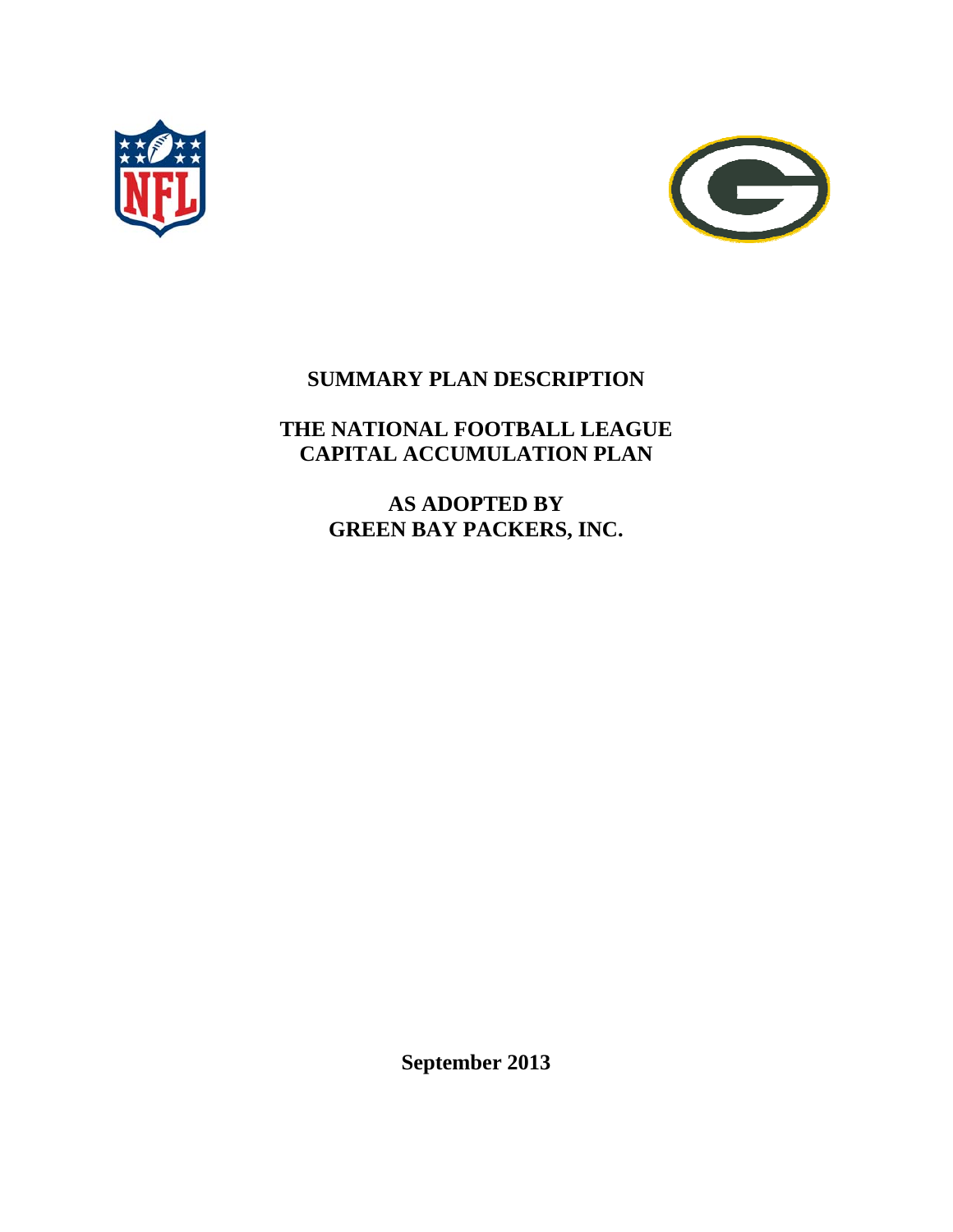# **Table of Contents**

| Rollover Contributions<br>8 |  |
|-----------------------------|--|
|                             |  |
|                             |  |
|                             |  |
|                             |  |
|                             |  |
|                             |  |
|                             |  |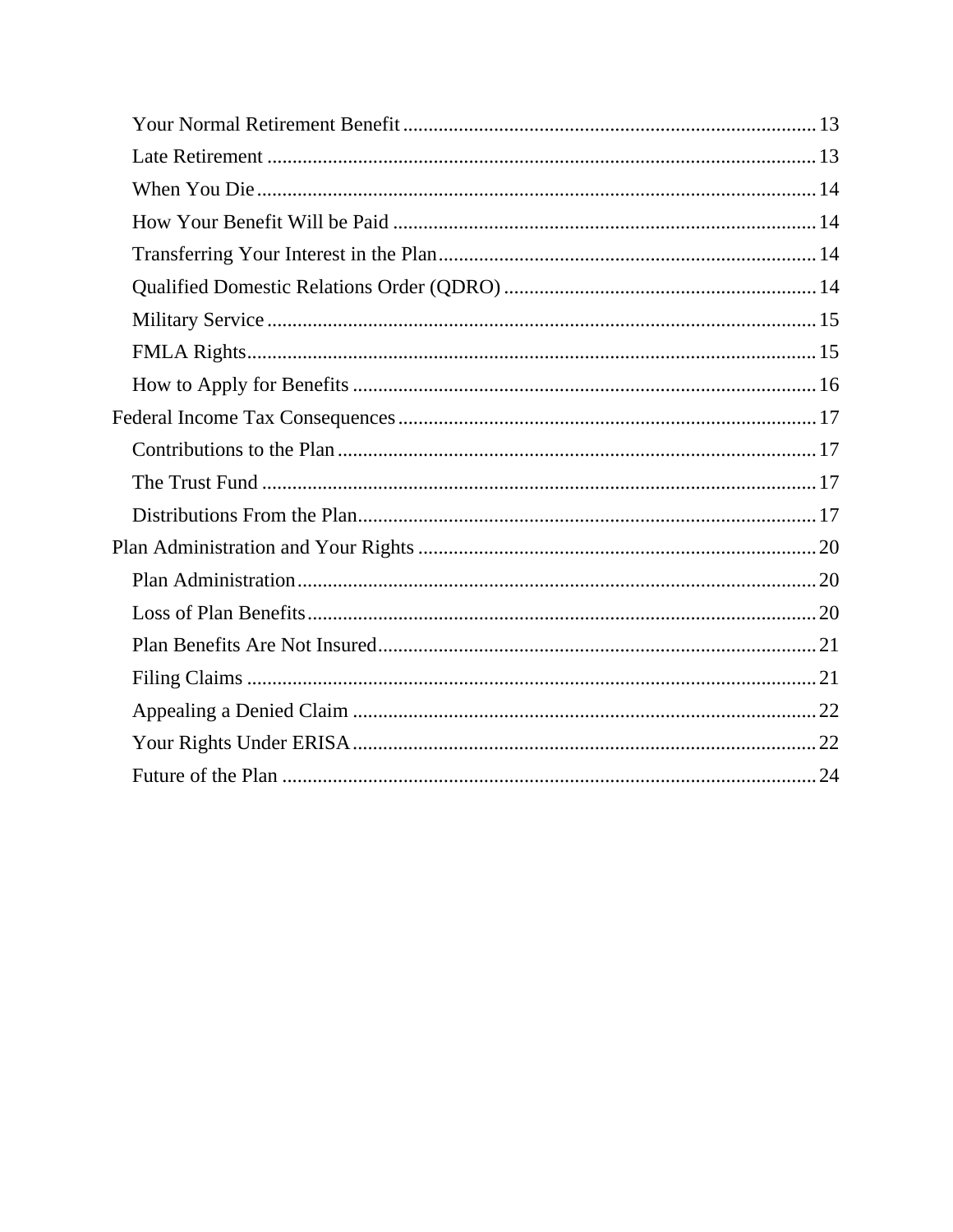This Summary Plan Description summarizes the provisions of The National Football League Capital Accumulation Plan (the "Plan") and applies to employees who were actively employed on or after September 1, 2013. You are not eligible to participate in the Plan if your employment is subject to a collective bargaining agreement and the agreement does not provide for your eligibility to participate in the Plan.

The Plan enables eligible employees to make salary deferral contributions on a pre-tax basis (i.e., before federal income taxes are withheld). An eligible employee of the Club may elect to defer pay and have the Club contribute the amount of the salary deferral to the Plan. The amount contributed to the Plan is not includible in gross income for federal income tax purposes until it is received from the Plan.

An eligible employee of the Club generally is eligible to participate in the Plan on the first day of the first payroll period beginning after the completion of 500 Hours of Service with the Club. If you have met this eligibility requirement at a controlled group affiliate of the Club or at another NFL Club or entity, you are automatically eligible to participate in the Plan as of your date of hire as an eligible employee of this Club. You may elect to have salary deferral contributions made to the Plan in an amount up to 100% of your compensation (as defined by the Plan and determined without regard to any deduction for Plan contributions). There is a statutory limit on the amount of salary deferral contributions you may make during any calendar year. The amount of your contribution is deducted from your compensation on a payroll-to-payroll basis. Terminated employees may not make salary deferral contributions from compensation paid while not providing services to the Club, other than regular pay for the performance of services before employment termination and amounts paid in lieu of accrued vacation that are paid during the Plan Year in which termination occurs.

You may make additional salary deferral contributions, up to a stated amount, through "catchup" contributions if you will have attained age 50 by the end of the year. These additional contributions are over and above the limits on salary deferral contributions that otherwise restrict the amount you may contribute to the Plan each year. For 2013, the additional amount is limited to \$5,500. The contribution limit for years after 2013 may be ascertained by contacting the designated administrator.

The Club will make matching contributions to the Plan. The amount of the matching contributions for a Plan Year is equal to 50% of your salary deferral contributions for the Plan Year, but not more than the lesser of (1) 2½% of your Compensation (as defined below) for the Plan Year or (2) \$3,750. The Club may deposit matching contributions to the Plan during the Plan Year or after the end of the Plan Year retroactive to the last day of the Plan Year.

You are always completely vested in salary deferral and matching contributions made on your behalf and in any earnings attributable to those contributions.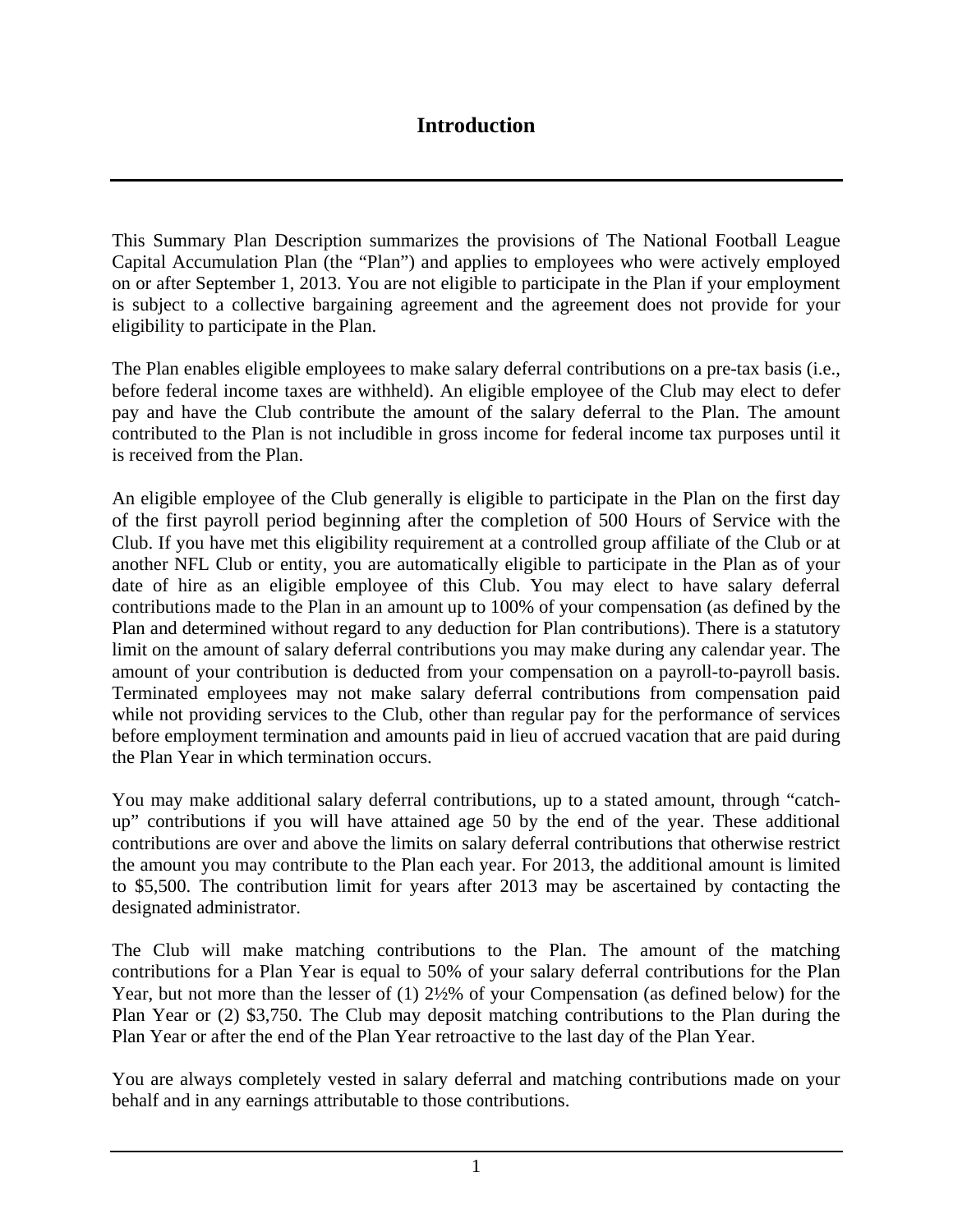You are generally not allowed to withdraw your contributions (except for rollover contributions) before reaching age 59½ or terminating employment with the Club. Certain exceptions may be made if you suffer a "financial hardship" as defined by the IRS or if you are performing certain military service.

All Plan assets are held in a trust fund and are not generally available to the Club. The value of your interest in the trust fund will increase or decrease depending on the investment experience of the investments to which your account is allocated. Any investment earnings on the trust's assets are not includible in your gross income for federal income tax purposes until you receive payments from the Plan.

This Summary Plan Description sets forth the main features of the Plan, including administrative rules and procedures for participation in and withdrawals from the Plan. This Summary is intended to be a complete and accurate description of the Plan; however, where the Plan differs from the Summary, the Plan will govern. You may examine or obtain copies of the Plan at any time from the designated administrator.

The Club intends to continue to offer the Plan indefinitely, but reserves the right to amend or discontinue the Plan at any time. The Plan may also be amended by the NFL Employee Benefit Committee at any time.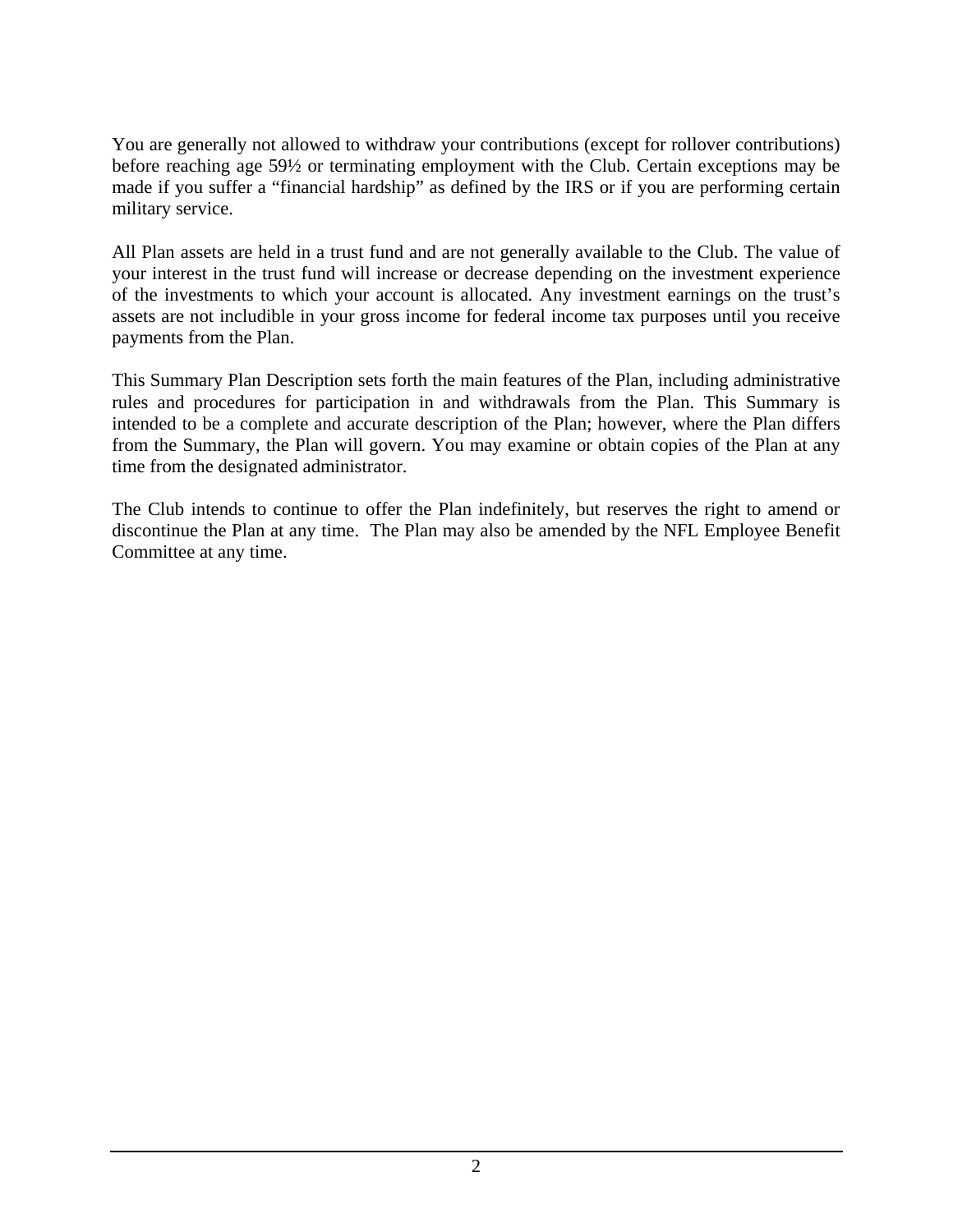| <b>Name of Plan</b>                   | The National Football League Capital Accumulation Plan                                                                                                          |  |
|---------------------------------------|-----------------------------------------------------------------------------------------------------------------------------------------------------------------|--|
| <b>Plan Number</b>                    | 011                                                                                                                                                             |  |
| <b>Employer</b>                       | Green Bay Packers, Inc.<br>1265 Lombardi Avenue<br>Green Bay, Wisconsin 54304                                                                                   |  |
| <b>Employer Identification Number</b> | 39-0318570                                                                                                                                                      |  |
| <b>Plan Administrator</b>             | Designated Administrator and<br>NFL Employee Benefit Committee<br>c/o Aon Hewitt<br>500 East Pratt Street<br>Baltimore, Maryland 21202<br>Phone: (212) 450-2000 |  |
| <b>Designated Administrator</b>       | Paul Baniel<br>Green Bay Packers, Inc.<br>1265 Lombardi Avenue<br>Green Bay, Wisconsin 54304<br>Phone: (920) 569-7500                                           |  |
| <b>Effective Date of Plan</b>         | July 1, 1987                                                                                                                                                    |  |
| <b>Trustee</b>                        | <b>PNC Bank</b><br><b>One East Pratt Street</b><br>$5th$ Floor West<br>Baltimore, Maryland 21202                                                                |  |
| <b>Plan Year</b>                      | January 1 through December 31                                                                                                                                   |  |
| <b>Type of Plan</b>                   | ERISA Section $404(c)$ Profit Sharing (Section $401(k)$ )<br>Plan                                                                                               |  |

Any inquiries or legal process relating to the Plan should be directed to the designated administrator. Service of legal process can also be made on the trustee or on the Plan administrator.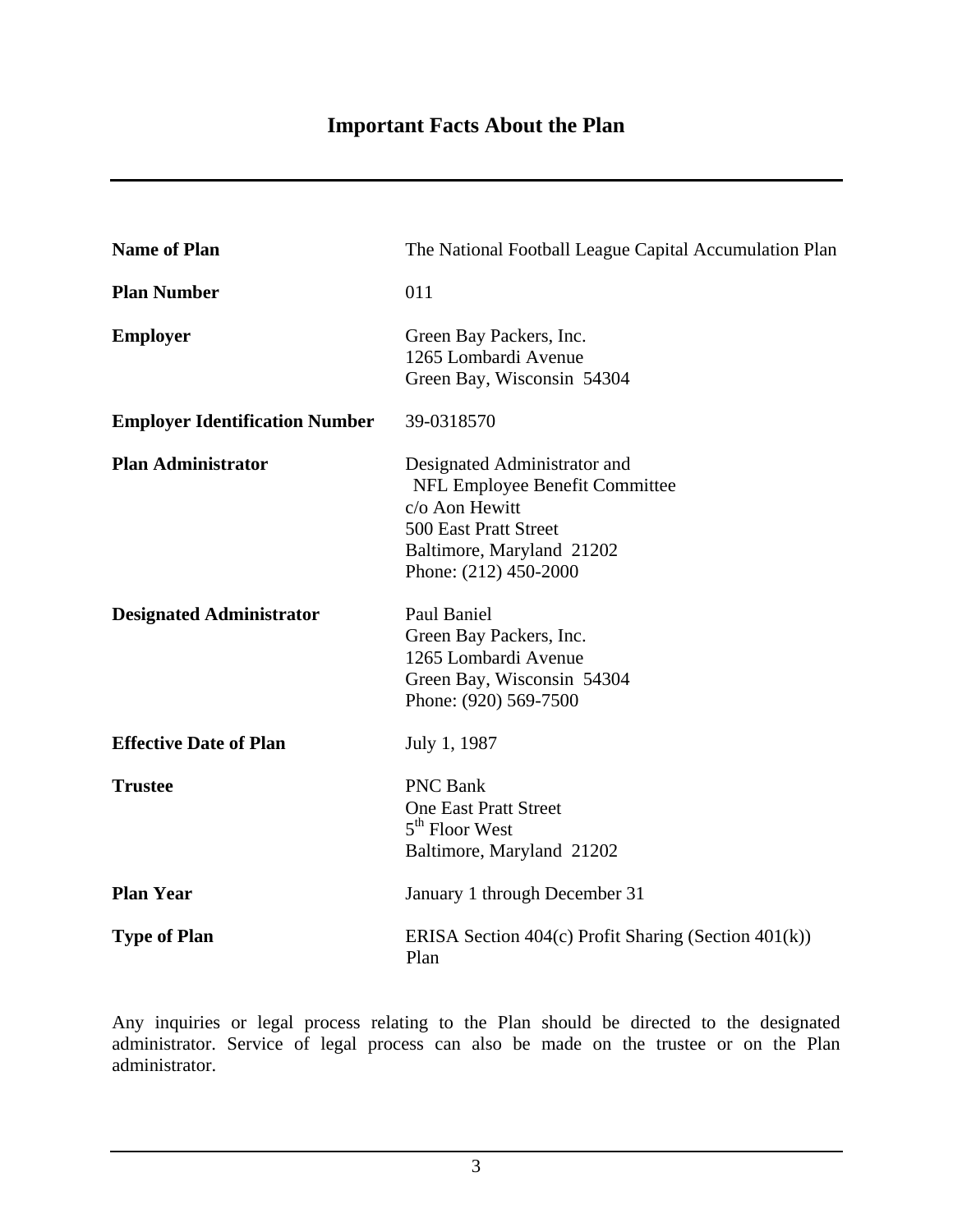The major Plan provisions, options, and rights accorded to Plan participants are described in the Summary that follows. The Summary makes use of common terms that have specific meanings when used in the context of the Plan. These terms are defined below.

#### **Account**

Your account balance is made up of your allocated share of the total assets of the Plan. The amount in your "salary deferral account" includes your salary deferral contributions, if any, made to the Plan adjusted by their share of the Plan's investment performance. Your "matching account" includes the matching contributions made to the Plan on your behalf by the Club, if any, adjusted by their share of the Plan's investment performance. Your "rollover account" includes your rollover contributions, if any, adjusted by their share of the Plan's investment performance.

#### **Compensation**

Compensation for the purpose of determining contributions under the Plan means generally your total cash compensation for the calendar year, including bonuses, overtime, and commissions, for services rendered to the Club and any earned income derived as a partner. Compensation is determined each year before reductions for salary deferral contributions you elect to make under this Plan or under a cafeteria plan or qualified transportation fringe benefit plan of your employer. Compensation does not include amounts paid to you after termination from employment, other than regular pay for services rendered before employment termination and amounts paid in lieu of unused accrued vacation (if paid no later than the last day of the year in which your employment terminates).

Federal tax law limits the amount of compensation that can be considered for purposes of contributions to the Plan, including salary deferral contributions. This limit is subject to cost-ofliving increases and for 2013 the limit is \$255,000. The compensation limit for years after 2013 may be ascertained by contacting the designated administrator.

#### **Deferred Retirement**

Deferred retirement occurs when you continue to work after your normal retirement date.

#### **Designated Administrator**

The designated administrator is the person/persons appointed by your Club to administer the Plan along with the Plan administrator. See page 3 for the identity of the Plan's designated administrator.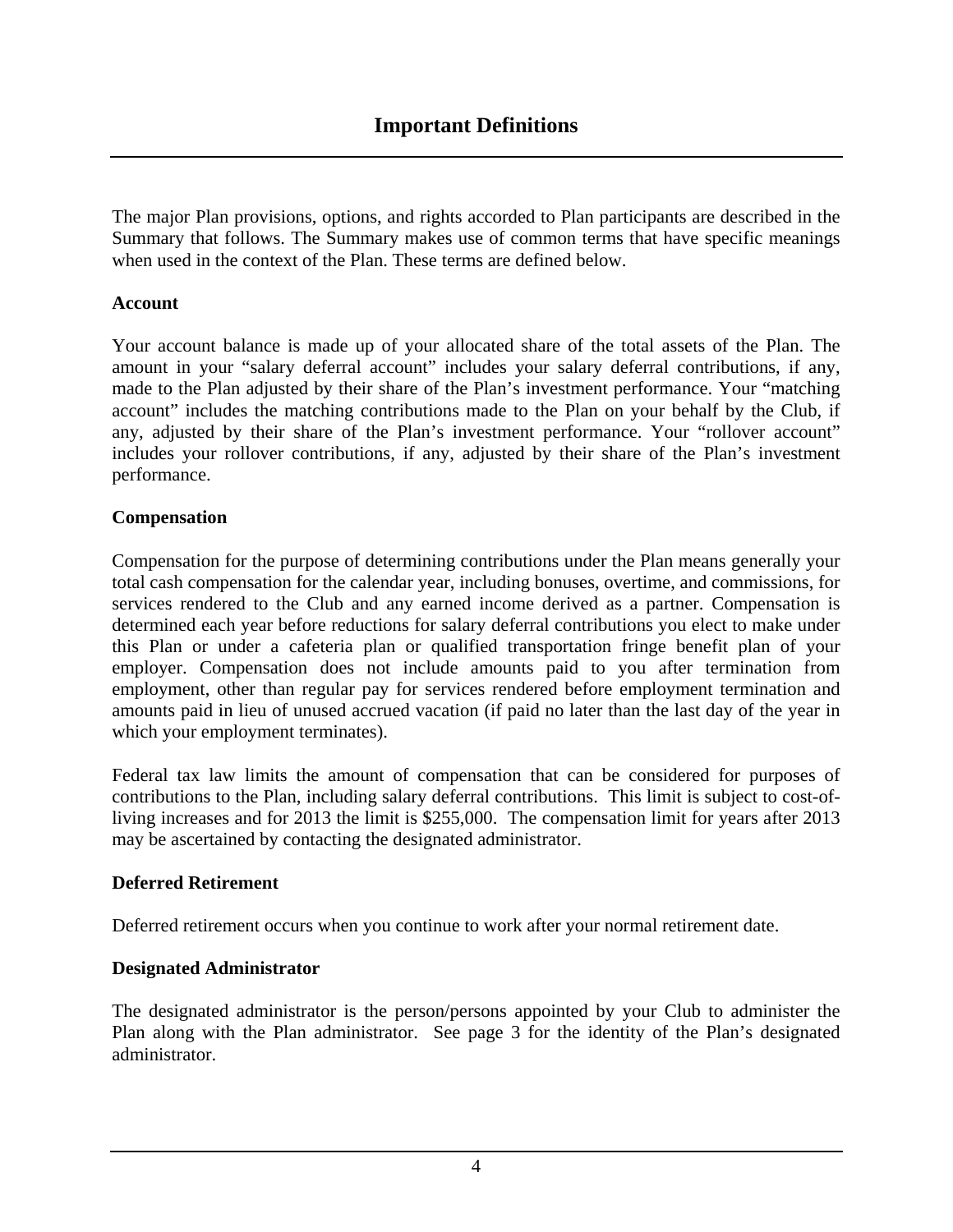#### **Hours of Service**

You are credited with an "Hour of Service" for each hour for which you are compensated, or are entitled to be compensated, by the Club, a controlled group affiliate of the Club, or any other NFL Club or entity. This includes not only hours of actual work but also hours for which you are entitled to be paid even though you are not at work (up to a maximum of 501 hours for any single continuous period). You are also credited with hours for any additional time for which you are awarded back pay. However, each employee who is a coach or a game official is credited with 10 Hours of Service for each day on which he completes at least one Hour of Service from July 1st through the following January 31st and 190 Hours of Service for each calendar month in which he completes at least one Hour of Service from February 1st through the following June 30th.

#### **Normal Retirement Date**

Your normal retirement date under the Plan is the date on which you reach age 65.

#### **Plan Year**

The Plan Year is the calendar year beginning January 1 and ending December 31.

#### **Salary Deferral Contributions**

Your salary deferral contributions are the amount by which you agree to reduce your Compensation for the purpose of making contributions to the Plan.

#### **Trustees, Trust Fund**

The trustee is responsible for receiving all contributions to the Plan, investing these funds in the trust, and paying benefits when due. The trustee also has custody of all Plan assets, which are held in a trust fund under the National Football League Reciprocal Trust. The NFL Investment Committee directs the trustee for purposes of managing Plan assets. The National Football League Reciprocal Trust is operated by an entity that has claimed an exclusion from the definition of the term "commodity pool operator" under the Commodity Exchange Act and is therefore not subject to registration or regulation as a pool operator under the Commodity Exchange Act.

#### **Valuation Date**

The Plan is valued as of the end of each month. You will receive a statement of your account balance as of each March 31, June 30, September 30, and December 31.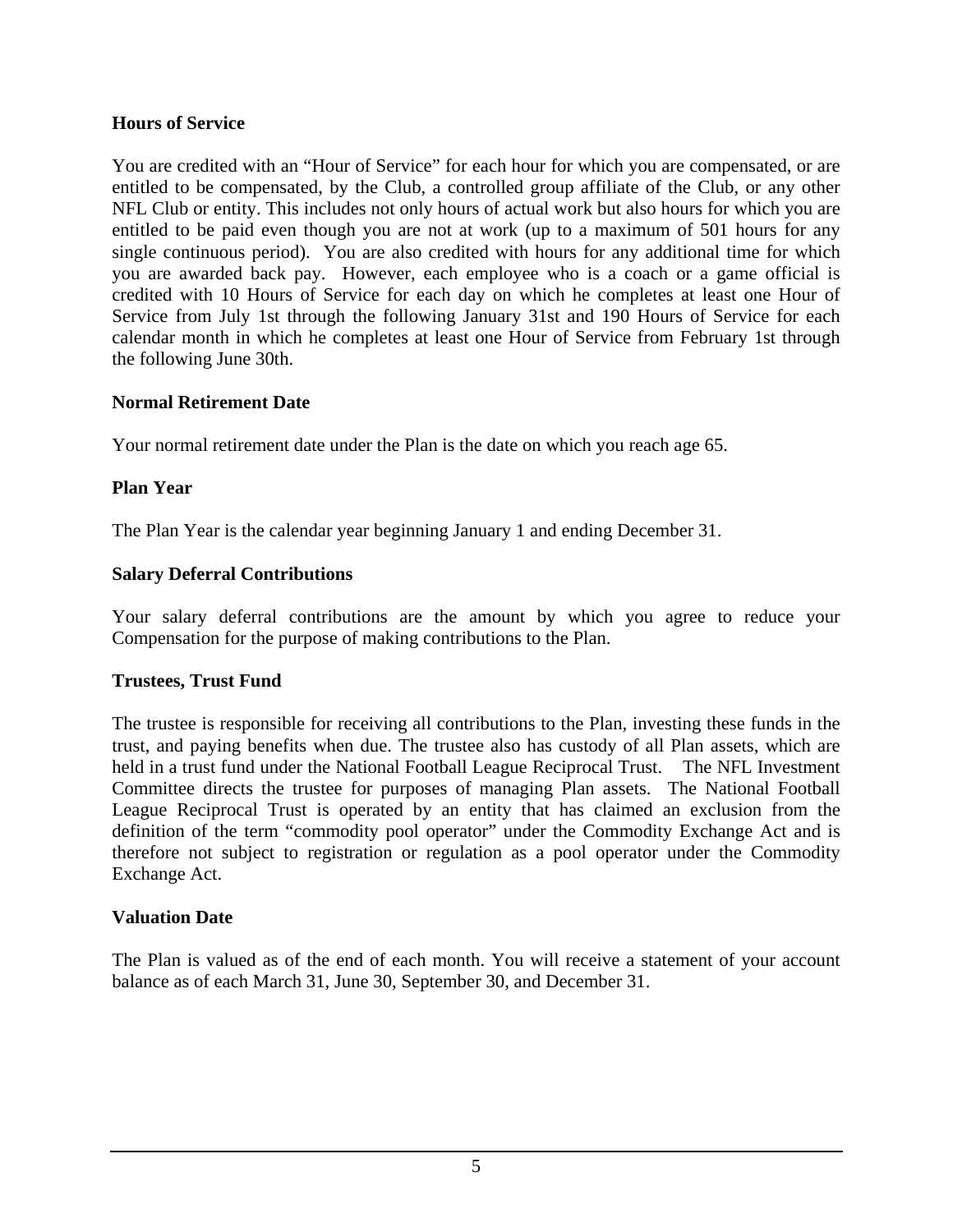## **Your Eligibility**

You are eligible to participate in the Plan on the first day of the first payroll period beginning after the completion of 500 Hours of Service. However, you must complete the 500 Hours of Service within the 12-month period beginning on the date your employment starts (or on any anniversary of that date). If you met the eligibility requirement while employed by a controlled group affiliate of the Club or another NFL Club or entity, you are immediately eligible to participate on your date of hire—assuming you otherwise qualify as an eligible employee. For example, you will not be eligible to participate if:

- Your employment is subject to a collective bargaining agreement and the agreement does not provide for your eligibility to participate in the Plan;
- You are employed by a Club as a football player;
- You are a "leased employee" within the meaning of the Internal Revenue Code;
- You are engaged as an independent contractor;
- You are not paid directly by the Club or an affiliate of the Club;
- You are engaged pursuant to an agreement providing that you are not eligible to participate in the Plan; or
- You are not treated by the Club as an employee for federal income or employment tax purposes.

# **Contributions to Your Account**

Your account is made up of three types of contributions:

- Salary deferral contributions;
- Matching contributions; and
- Rollover contributions.

Your salary deferral contributions are amounts by which you elect to reduce your Compensation. Those contributions, plus or minus their share of investment gains or losses, make up your salary deferral account.

The Club will make a matching contribution to the Plan each Plan Year equal to 50% of your salary deferral contributions for the Plan Year up to the lesser of 2½% of your Compensation for the Plan Year or \$3,750. Your matching account will include these matching contributions plus or minus their share of investment gains or losses.

Rollover contributions are distributions from another qualified plan or IRA that may be transferred to this Plan. (See the heading *Rollover Contributions* for more information.) Your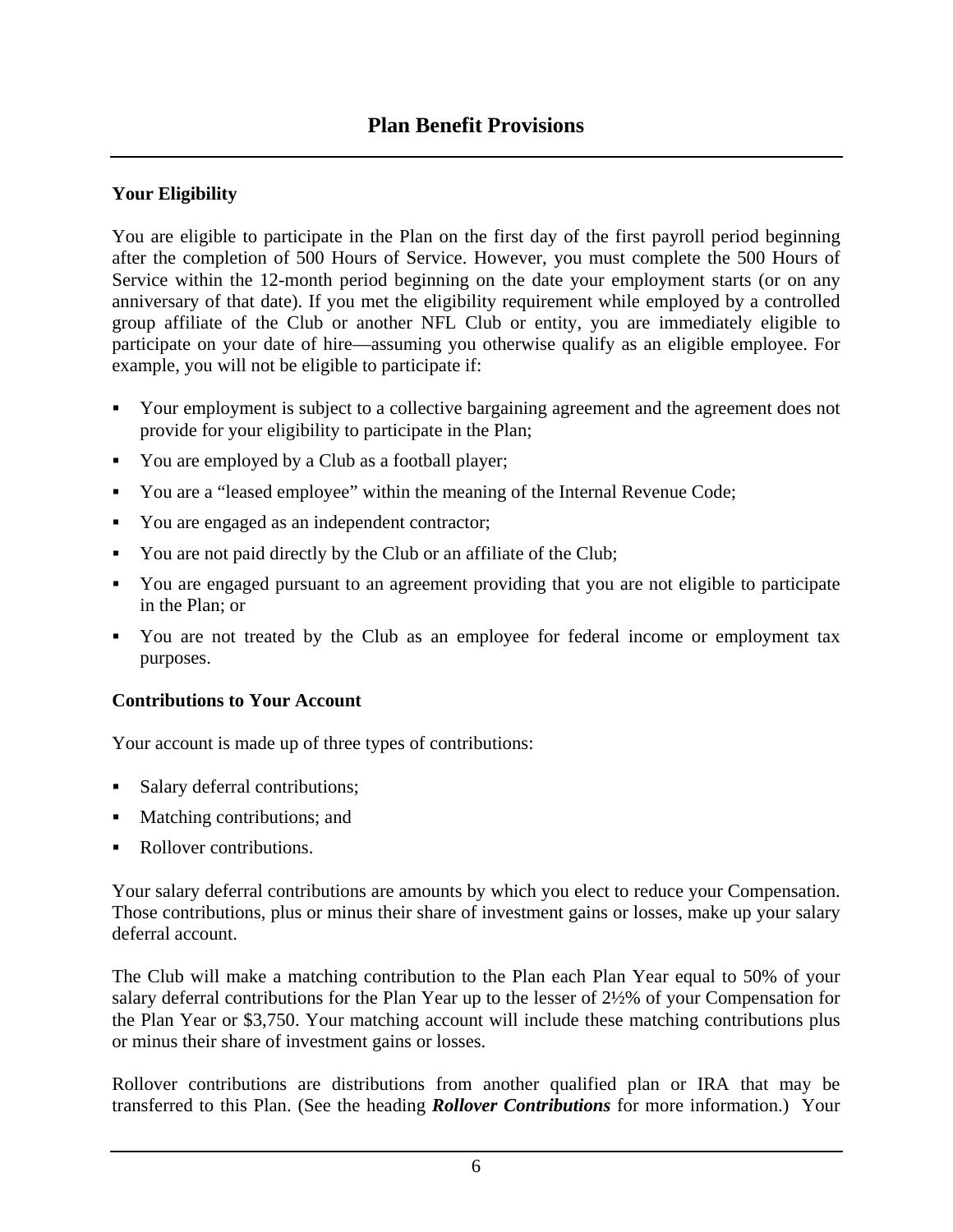rollover account includes any rollover contributions plus or minus their share of investment gains or losses.

Your account balance at any time is the sum of your salary deferral account, matching account, and rollover account.

### **Vesting**

You are always 100% vested in the then-current value of your salary deferral account, matching account, and rollover account.

### **Electing Your Salary Deferral Contributions**

You may make salary deferral contributions via the Internet by going to the website: www.timeandmoneynow.com/NFL. You will need your assigned Personal Identification Number (PIN) when you go on the website. You may elect to have up to 100% of your Compensation contributed to the Plan instead of being paid to you. However, the Compensation that may be taken into account under the Plan and the dollar amount that may be contributed are restricted in order to satisfy certain requirements imposed by the federal tax laws. (See the definition of *Compensation* on page 4 and the heading *Restrictions On Salary Deferral Contributions* for more information.)

# **Changing the Amount of Your Salary Deferral Contributions**

You may increase or decrease the rate of contribution via the Internet by going to the website www.timeandmoneynow.com/NFL. The change will be effective as soon as administratively practicable.

# **Stopping Contributions to the Plan**

You may suspend contributions to the Plan via the Internet by going to the website www.timeandmoneynow.com/NFL. The suspension will be effective as soon as administratively practicable after you have made this change. You may resume making contributions by making an election via the Internet at www.timeandmoneynow.com/NFL. Your contributions will resume as soon as administratively practicable after you have made the election.

# **Restrictions On Salary Deferral Contributions**

Your salary deferral contributions cannot exceed a limit established under the federal tax laws. The limit on salary deferral contributions is subject to cost-of-living increases and is \$17,500 for 2013. After 2013, the limit may be ascertained by contacting the designated administrator.

If you are age 50 or older at the end of the year, you may make an additional salary deferral contribution, also known as a "catch-up" contribution, up to a stated dollar amount. For 2013, this additional amount is limited to \$5,500. After 2013, the limit may be ascertained by contacting the designated administrator.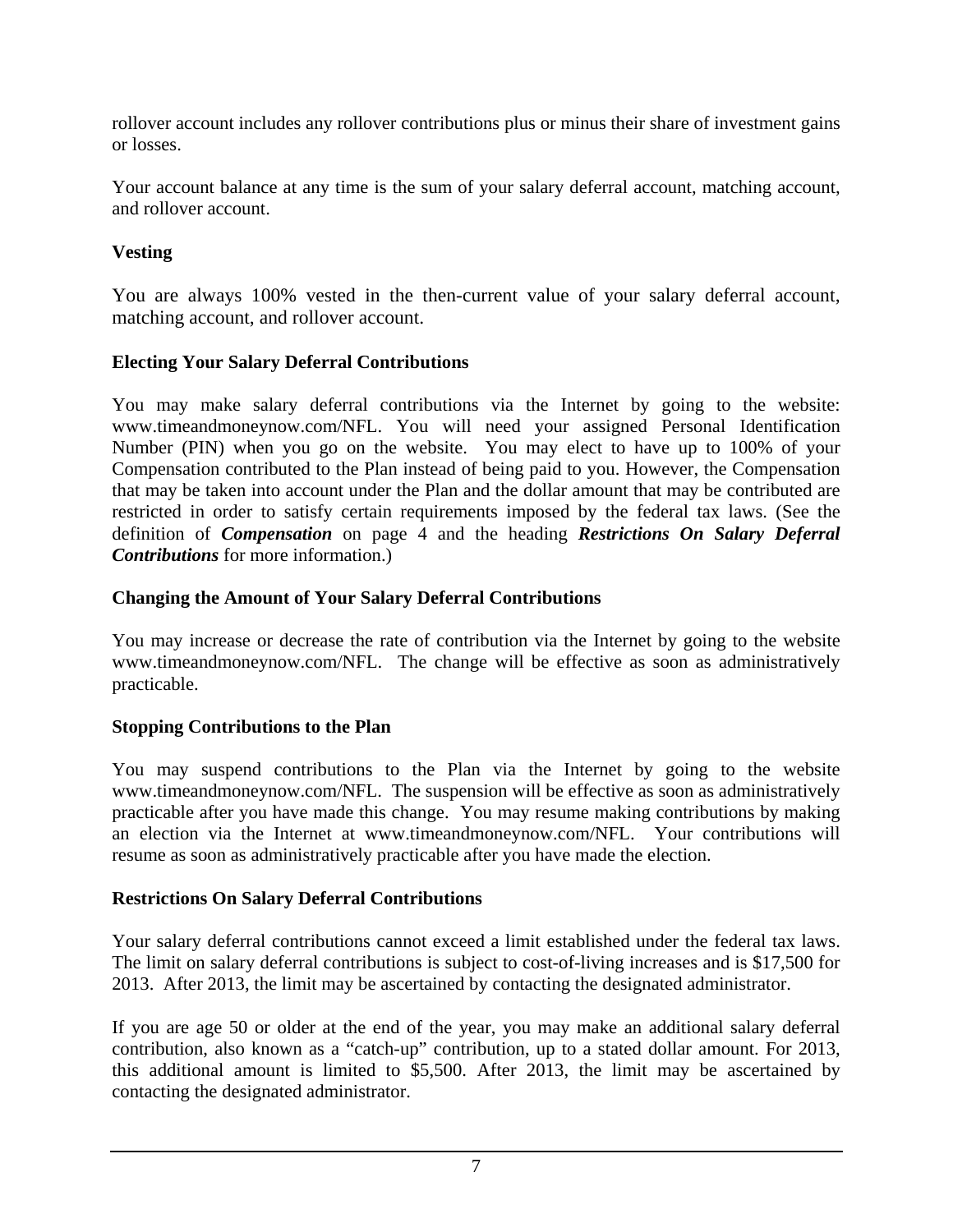These limits apply to all of the contributions you make in a calendar year as 401(k) and/or 403(b) salary deferral contributions (including contributions made with another employer). Higher paid participants may be subject to lower limits; they will be notified of any lower limits on their contributions to the Plan.

### **Rollover Contributions**

While you are employed by the Club or if you have terminated employment but have a Plan account balance greater than \$0, you may generally contribute to your rollover account qualifying rollover distributions from:

- Other qualified retirement plans of a former employer, except for after-tax employee contributions;
- Annuity contracts described in Code section 403(b), except for after-tax employee contributions;
- Eligible governmental plans described in Code section 457(b); and
- IRAs established as depositories for distributions received from qualified retirement plans of former employers or from contributions made by you that have never been reported as taxable income.

The law does not permit certain rollover contributions. The designated administrator may require you to furnish such information as deemed necessary for determining the qualified status of the rollover contribution and for the proper administration of the Plan. The limitations on salary deferral contributions do not apply to rollover contributions. (See the heading *Restrictions On Salary Deferral Contributions* for more information.)

### **Restrictions on Contributions**

In addition to the dollar limit on salary deferral contributions described above, the Internal Revenue Code imposes certain limitations on the aggregate contributions allowed as deductions on the Club's corporate income tax return, and on the total annual additions made to individual participant accounts for all retirement plans of the Club. The Internal Revenue Code also imposes certain nondiscrimination requirements that may limit the salary deferral contributions of highly compensated employees (as defined in the Plan document), depending on the amount of salary deferral contributions of nonhighly compensated employees (as defined in the Plan document). Similar requirements apply to matching contributions. In order to comply with these limits it may be necessary to refund or reduce amounts contributed on your behalf or allocated to your account. You will be notified if it becomes necessary to refund or otherwise adjust any of the contributions made by you or on your behalf.

### **How Your Account is Invested**

Your Plan offers a variety of investment options from which you may choose to invest the funds in your accounts. The Summary of Fund Choices lists the available investment options and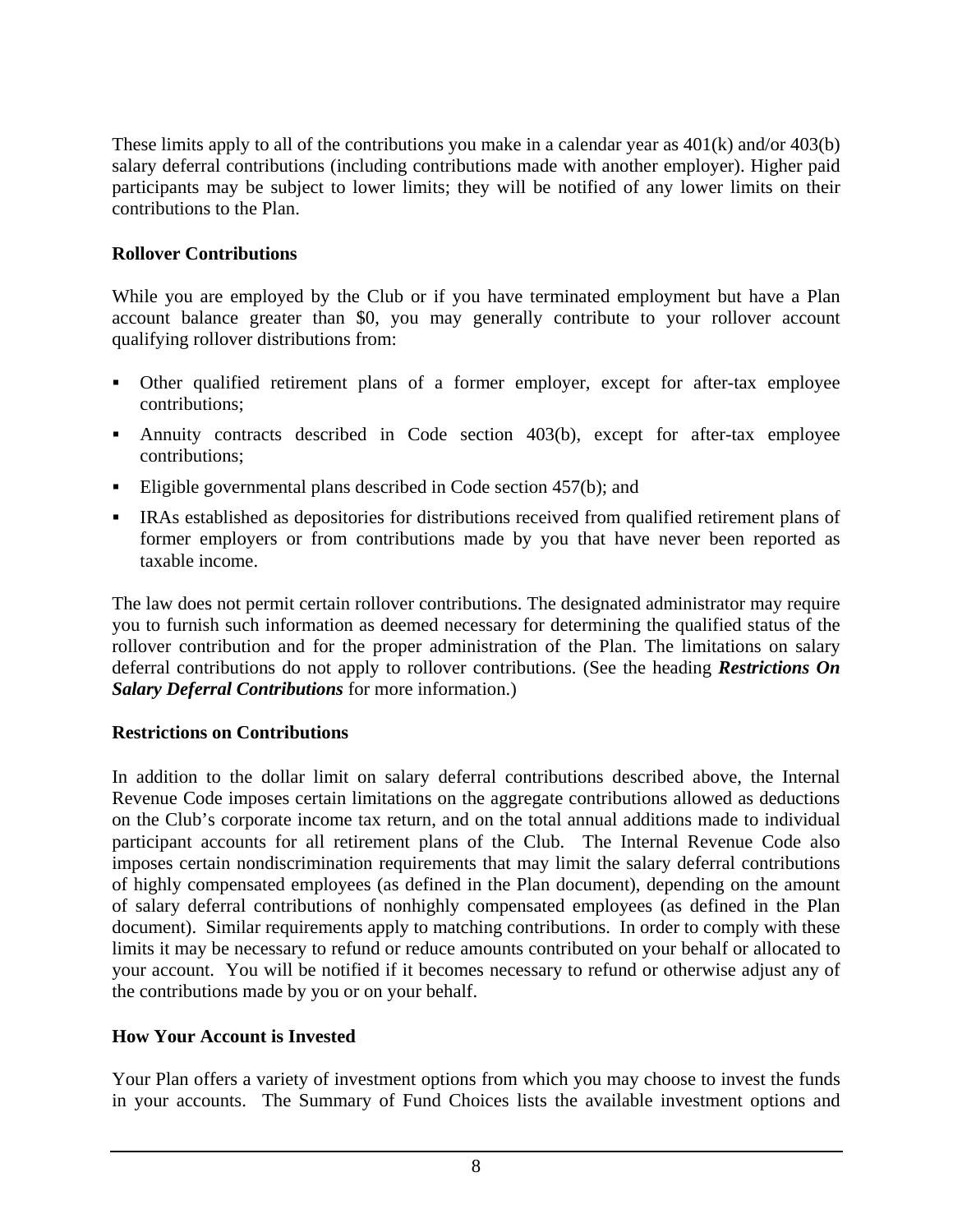explains their investment objectives. You may obtain a copy of the Summary of Fund Choices from the designated administrator or by going to the website:www.timeandmoneynow.com/NFL.

The Plan administrator, in its sole discretion, may limit or eliminate the availability of these funds and/or provide for other funds.

If you fail to designate a fund for your investments, they will be allocated to the default investment option specified in the Summary of Fund Choices.

As of the last day of each month, you may change the allocation of your existing account balance via the Internet by going to the website: www.timeandmoneynow.com/NFL no later than the  $25<sup>th</sup>$  day of the month. Transactions received after that day will change the allocation of your account balance as of the last day of the next month.

You may change the investment allocation of your future contributions via the Internet by going to the website www.timeandmoneynow.com/NFL.

The Plan is intended to qualify under Section 404(c) of the Employee Retirement Income Security Act of 1974 (ERISA) and 29 CFR 2550.404c-1. This means that you have the ability to choose how your account is invested among the investment options offered under the Plan, and you are responsible for any consequences (including any investment losses) that result from that choice.

Neither the Club nor any fiduciary of the Plan is responsible for any investment losses that are the direct and necessary result of your investment instructions. Additionally, neither the Club nor any fiduciary of the Plan guarantees that the value of any of these options at any time will equal or exceed the value of your contributions. You assume all risk of any decrease in the value of any of the investment options you choose. Participants and their beneficiaries should look only to the trust fund for payment of benefits under the Plan.

### **Valuing Your Account**

You will receive a statement showing the value of your account as of the end of each calendar quarter. The value will reflect the prior balance, contributions and withdrawals, transfers among the investment choices, investment gains or losses, and administrative or investment expenses allocated to your account during the quarter.

#### **Account Loans**

You may borrow from your account under the following provisions:

### *Loan Amounts*

Generally, you may borrow up to \$50,000 or 50% of your account, whichever is smaller. The minimum loan amount is \$1,000. You are not taxed on the money you borrow from the Plan unless you default on the loan.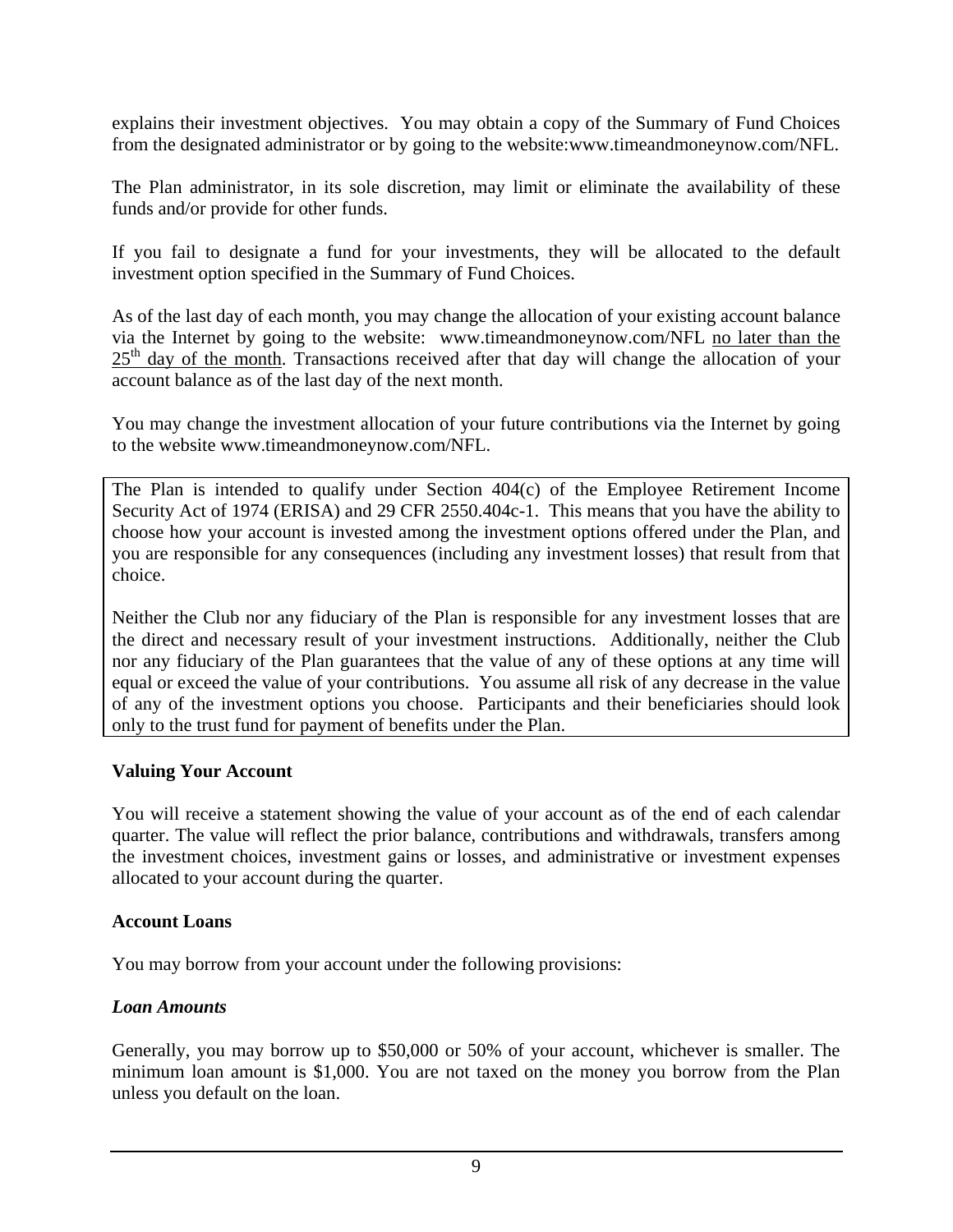You may have only one outstanding loan at a time, and you may not apply for a new loan until at least 12 months after the last loan application has been approved.

You must be actively employed by the Club or a "party in interest" as defined under the Employee Retirement Income Security Act (which generally refers to certain owners of the Club and a person who provides services to the Plan, or a member of such individual's family) to apply for a loan.

Your loan amount will be taken out of your account in this order:

- 1. Rollover account, if any
- 2. Salary deferral account
- 3. Matching account

Your loan amount will be repaid to each account in reverse order. The loan will be withdrawn from your investment funds on a pro rata basis. For example, assume 60% of your account balance is in the Large Cap Equity Fund and 40% is in the Fixed Income Fund, and you have requested a \$2,000 loan. The loan in this situation would be withdrawn in this way:

|         | $$1,200$ $(60\% \times $2,000)$ | Taken from Large Cap Equity Fund |
|---------|---------------------------------|----------------------------------|
| 800     | $(40\% \times $2,000)$          | Taken from Fixed Income Fund     |
| \$2,000 | Total Loan                      |                                  |

Your repayments of principal and interest will be invested in the same way your current contributions are being invested (or, if you are not currently making contributions, based on the latest investment election on file).

# *Applying For A Loan*

A loan application form may be obtained from the designated administrator; the completed form should be returned there as well. After your loan application is completed and returned to the designated administrator, you will receive a *Promissory Note* and *Security Agreement* (the "Note") to sign and return to the designated administrator. In order to provide security for the loan, you must pledge an amount of your eligible account balance equal to your loan amount (up to 50% of your eligible account balance). Your loan check will not be processed until you have signed and returned the Promissory Note and Security Agreement.

# *Interest Rate*

The interest rate on loans is the prime rate published in The Wall Street Journal on the first business day of the month in which the designated administrator receives your application. The interest rate on your loan is set for the term of the loan.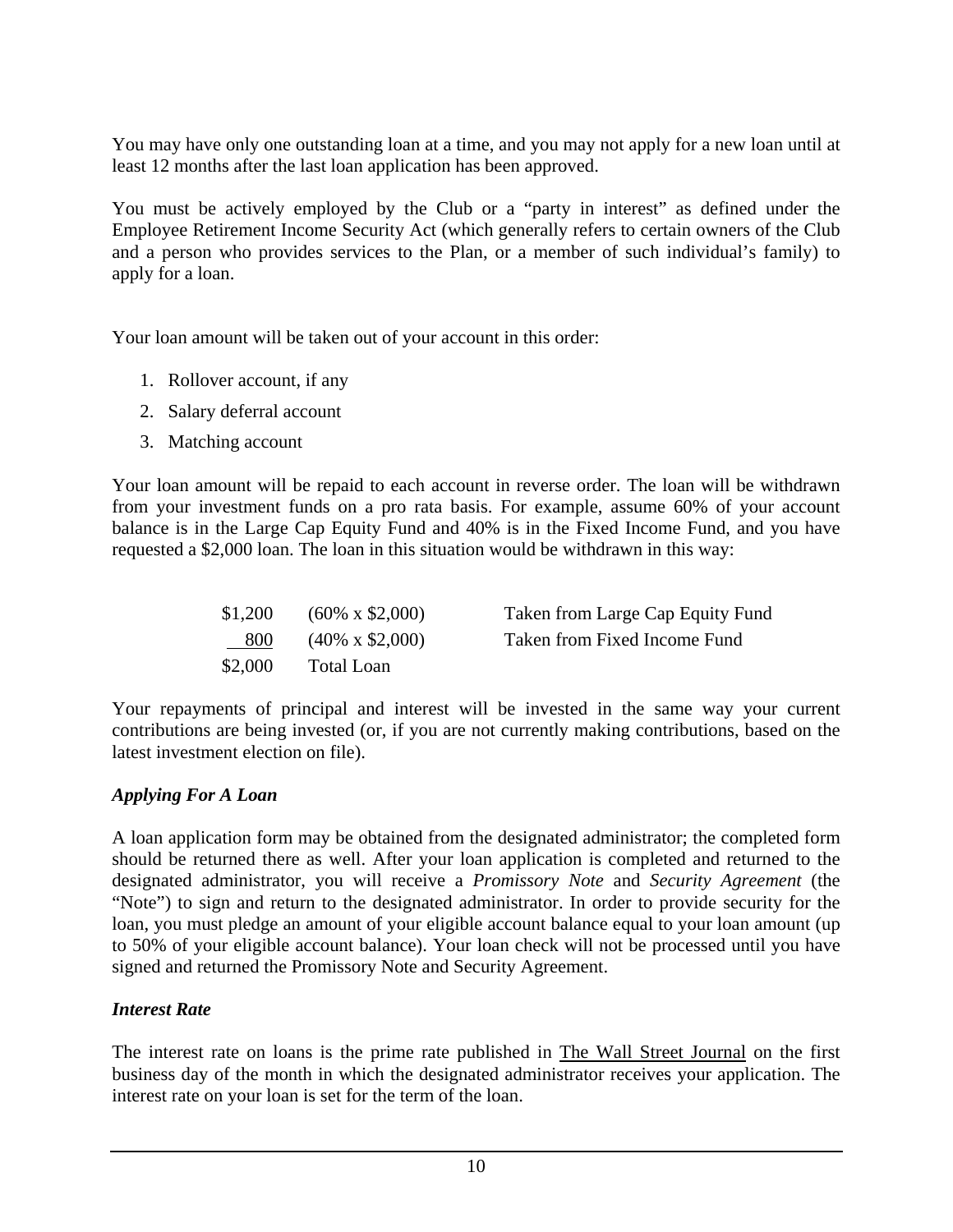### *Repaying Your Loan*

Loans are made for fixed terms. The term cannot exceed five years, with an exception of a loan for the purchase of your principal home. If the loan is for the purchase of your principal home, the term cannot exceed 10 years. You make loan repayments each pay period by payroll deduction only. However, if you are on an unpaid leave of absence or are not receiving payroll checks for any reason other than termination, you must continue to make your loan payments by check, which should be forwarded to the designated administrator each pay period.

You may prepay your loan balance **in full** at any time. There is no prepayment penalty. You cannot, however, make partial prepayments. To prepay your loan, ask the designated administrator for the amount of the outstanding loan balance. A check payable to the Plan's trustee should then be forwarded to the designated administrator.

Your loan payment amount will be determined based on level amortization of principal and interest over the term of the loan, so your payments will remain level throughout the repayment period.

# *Termination Of Employment Or The Plan*

If you terminate employment for any reason with an outstanding loan, or if the Plan terminates, your loan must be repaid in full (unless you would be eligible to take a loan for reasons other than your active employment). You may repay the loan by check for the balance due, payable to the Plan's trustee. If you do not repay the loan and your account balance is distributed, you will receive your net account balance (not including the outstanding loan). You may roll over the net amount distributed into an IRA to avoid current taxation of the net amount. However, you will be taxed on the amount of the outstanding loan and may have to pay a 10% penalty if you are younger than 59½ and you don't contribute cash to increase the amount rolled over to the IRA to cover the loan balance. You may also make a direct rollover of your entire account balance, including your loan, to your new employer's plan if, immediately following your employment termination, you transfer to a designated NFL organization that maintains a similar plan with a loan program. Following that direct rollover, your loan payments will continue under your new employer's plan.

If you terminate employment and do not repay the loan, any outstanding loan balance generally will be treated as a distribution and will be subject to income taxes and penalties.

### *Default*

Your loan also must be repaid in full if you default on a payment. You default on a payment if you do not make a payment when it is due.

If you default on your loan, the trustee of the Plan will treat the loan as distributed to you for tax purposes whether or not you are eligible to receive a distribution. Actual foreclosure on any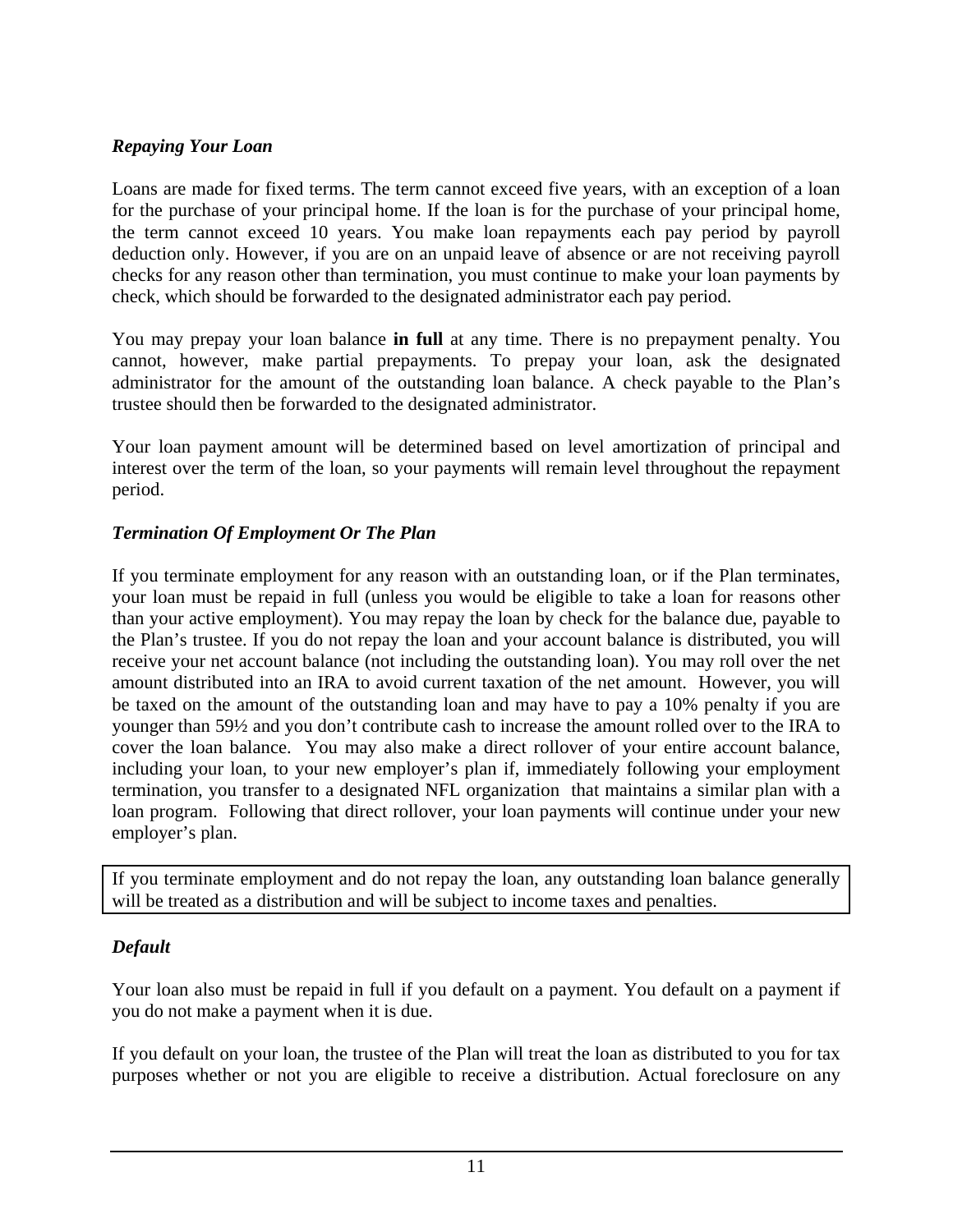portion of your account will not occur until you are eligible to receive a distribution of that portion.

## **Account Withdrawals**

You may not withdraw funds from your matching account while employed. If you have attained age 59½ you may make a withdrawal from your salary deferral account. Withdrawals from your rollover account are permitted at any age. Your payment will be made as soon as administratively feasible following the designated administrator's approval of your written request. If your account is invested in more than one of the available investment funds (see above), you must designate the investment funds from which the withdrawals are made.

If you are under age 59½, you are eligible for a distribution from your salary deferral account while you are employed only if you have a financial hardship. The designated administrator will determine if the personal hardship you have sustained has created severe enough financial need to qualify you for a hardship withdrawal. The criteria necessary for a financial hardship will be based on applicable federal government regulations. Examples of expenses qualifying for financial hardship include:

- Necessary medical expenses for you, your spouse, or your dependents;
- College tuition for the next 12 months for you, your spouse, or your dependents;
- Funeral expenses for an immediate family member;
- Purchase of a principal residence (excluding mortgage payments) or prevention of eviction or foreclosure; or
- Repair of damage to your principal residence that would qualify for a casualty deduction.

You must have incurred a hardship that creates immediate and heavy financial need that cannot be satisfied by any of your reasonably available resources. The amount of the hardship distribution may not exceed the amount necessary to alleviate the hardship. The maximum amount available for hardship withdrawal is the total of your salary deferral contributions to the Plan not including earnings after 1988. (The maximum hardship amount may never exceed your total salary deferral account balance.) You must obtain funds from other reasonably available sources, including your rollover account and Plan loans, prior to requesting a hardship withdrawal. Payment will be made as soon as administratively feasible following the designated administrator's approval of your written request.

If you receive a hardship withdrawal, you may not make salary deferral contributions during the six months following the withdrawal.

# **If Your Employment Ends**

You are always 100% vested in your salary deferral account, matching account, and rollover account. After you terminate employment, you may elect to receive all or a portion of your account balance as of any valuation date following your termination of employment. Your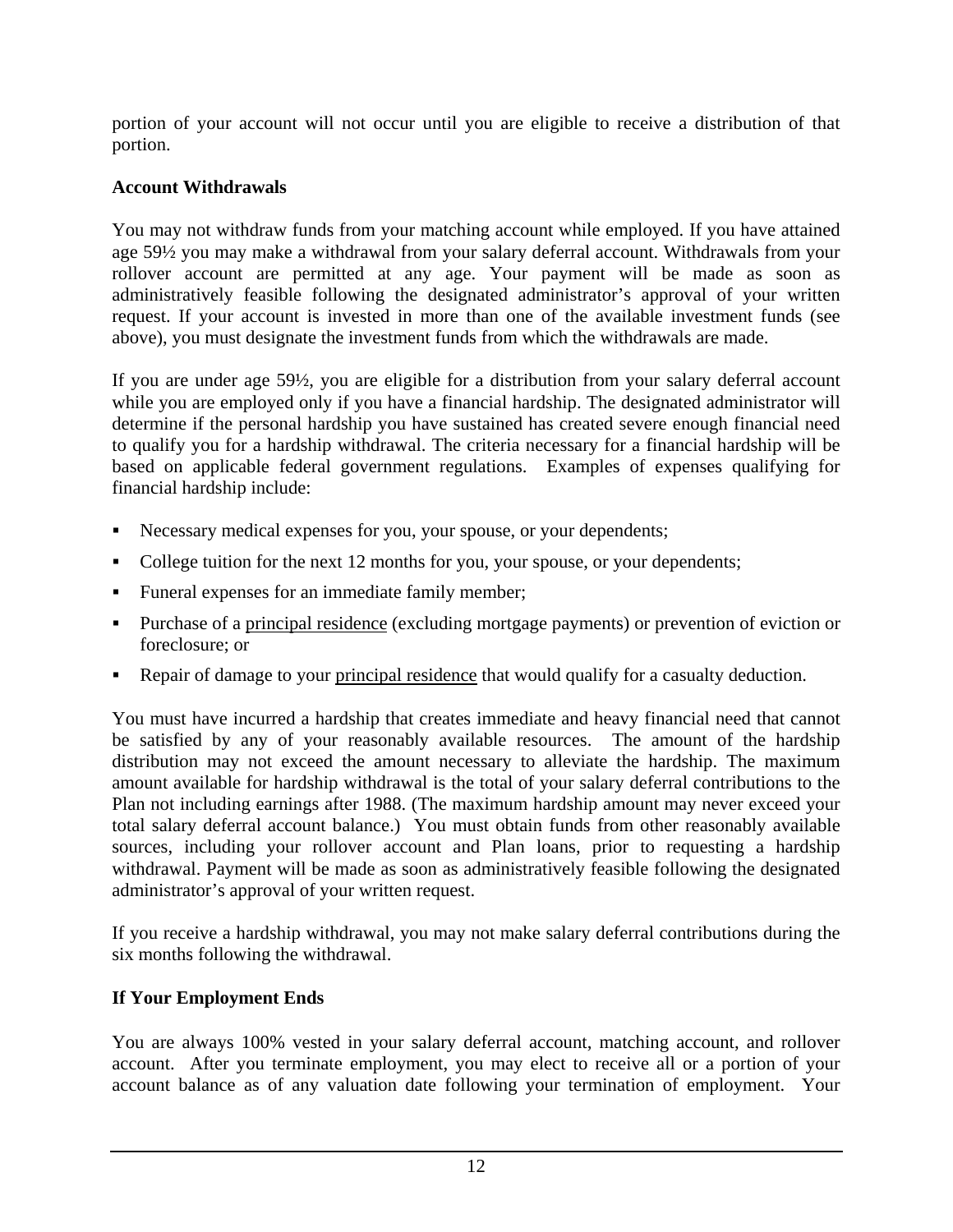distribution election forms must be received by the recordkeeper no later than the  $25<sup>th</sup>$  day of a month for you to receive a distribution as of that month's valuation date.

However, if the value of your account balance does not exceed \$1,000, your account balance will be automatically distributed to you as of any valuation date following your termination of employment, but no later than the end of the Plan Year next following your year of termination.

If your account balance is not distributed, it will remain as part of the trust fund and share in investment gains and losses, but you generally may not make additional salary deferral contributions.

After you terminate employment, you must start receiving payment of your account balance by April 1 following the calendar year in which you reach age 70½. However, if you continue to work beyond age 70½, you must start receiving payment of your account balance by April 1 of the calendar year following the year of your actual retirement. The annual minimum payment amount is calculated based on your account balance and your life expectancy, and must be paid by the applicable April 1 and each subsequent December 31 until your account balance is paid in full. The annual minimum distribution will be automatically paid to you if you do not apply for payment before the applicable payment due date, assuming the Plan has your current address. If the annual minimum distribution is not paid timely, you will be subject to a 50% excise tax on the amount not paid.

# **If You Are Reemployed by the Club**

If you are reemployed by your Club as an eligible employee, you again become eligible to make contributions to the Plan. If you previously received a distribution of your account and rolled it into another qualified plan or an IRA, you might be able to roll it back into the Plan. If you do not do so, you begin building up a new balance with additional salary deferral contributions.

If you did not previously receive a distribution of your account balance, the contributions made on your behalf after reemployment will build on your prior balance. Upon your reemployment, the restrictions on withdrawals will apply both to new balances and prior balances. (See the heading *Account Withdrawals* for more information.)

# **Your Normal Retirement Benefit**

If you have terminated employment with the Club, your normal retirement benefit is a lump sum payment of your account balance as of the valuation date following the month in which you reach age 65, your normal retirement age under the Plan.

# **Late Retirement**

You will not be required to retire simply because you have attained normal retirement age under the Plan. If you continue to work after age 65, you may continue to elect to have salary deferral contributions made to the Plan. Your benefits at actual retirement will be provided by the balance in your account at that time.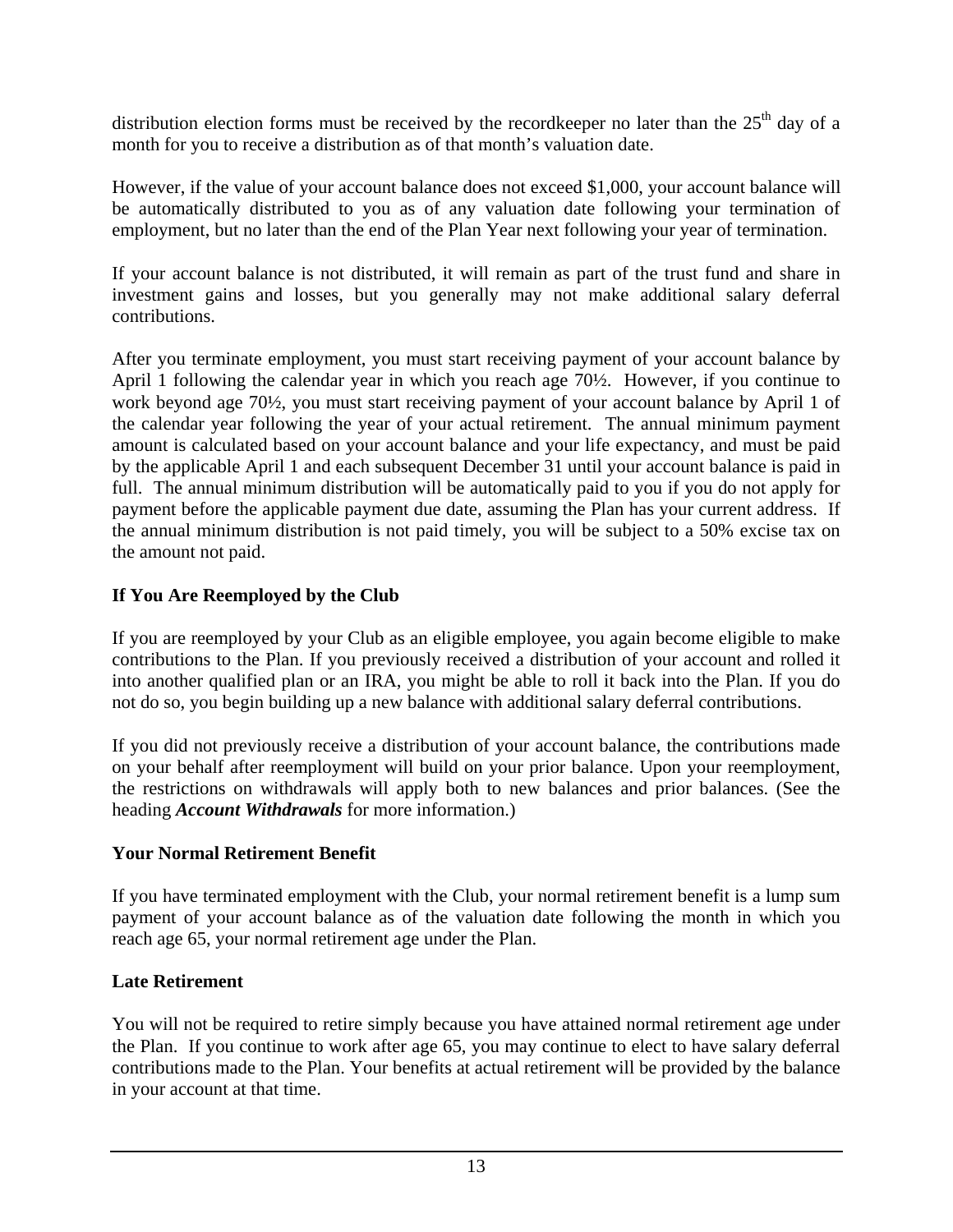### **When You Die**

If you die before your entire benefit has been distributed, your account balance will be paid to your spouse or other designated beneficiaries if your spouse has given written, notarized consent. The consent must acknowledge a waiver of the spouse's right to be the beneficiary. The consent applies only to the spouse giving the consent. The designated administrator can provide an appropriate form.

If you have no surviving spouse and have not designated a beneficiary before your death (or if no beneficiary that you have designated survives you), your account balance will be paid to the first of the following classes then living: (a) your children (per stirpes), (b) your parents, and (c) your estate.

If you die before the April 1 on which your benefit is required to begin (described on page 13), unless your beneficiary is your spouse, a lump sum distribution will be made to your beneficiary as of the valuation date next following the date on which the designated administrator receives written notification of your death (together with any necessary information or documentation), but no later than the last valuation date of the calendar year in which the fifth anniversary of your death occurs. If your beneficiary is your spouse, a lump sum distribution must be made no later than December 31 in the calendar year in which you would have attained age 70½ (or, if later, the last valuation date in the year of your death). However, if the value of your account does not exceed \$1,000, your account balance will automatically be distributed to your beneficiary as soon as practicable after your death.

If you die on or after the April 1 on which your benefit is required to begin, the annual minimum distribution for the year of your death, if not paid before you die, will be paid to your spouse or other designated beneficiaries by December 31 of the calendar year in which your death occurs. Annual minimum distributions will continue to your spouse or other designated beneficiaries until either (i) your spouse or other designated beneficiaries submit an application for a lump sum payment of your remaining account balance or (ii) your account balance is paid in full.

### **How Your Benefit Will be Paid**

When you or your beneficiary become entitled to payment of benefits, your account balance will be paid in a full or partial lump sum in cash as described in the provisions above.

### **Transferring Your Interest in the Plan**

You may not assign, sell, transfer, or pledge your interest in your account to a creditor or anyone else, except as provided in a qualified domestic relations order.

# **Qualified Domestic Relations Order (QDRO)**

A qualified domestic relations order is a court order that relates to alimony, marital property rights, or the support of a child or other dependent and meets certain requirements specified by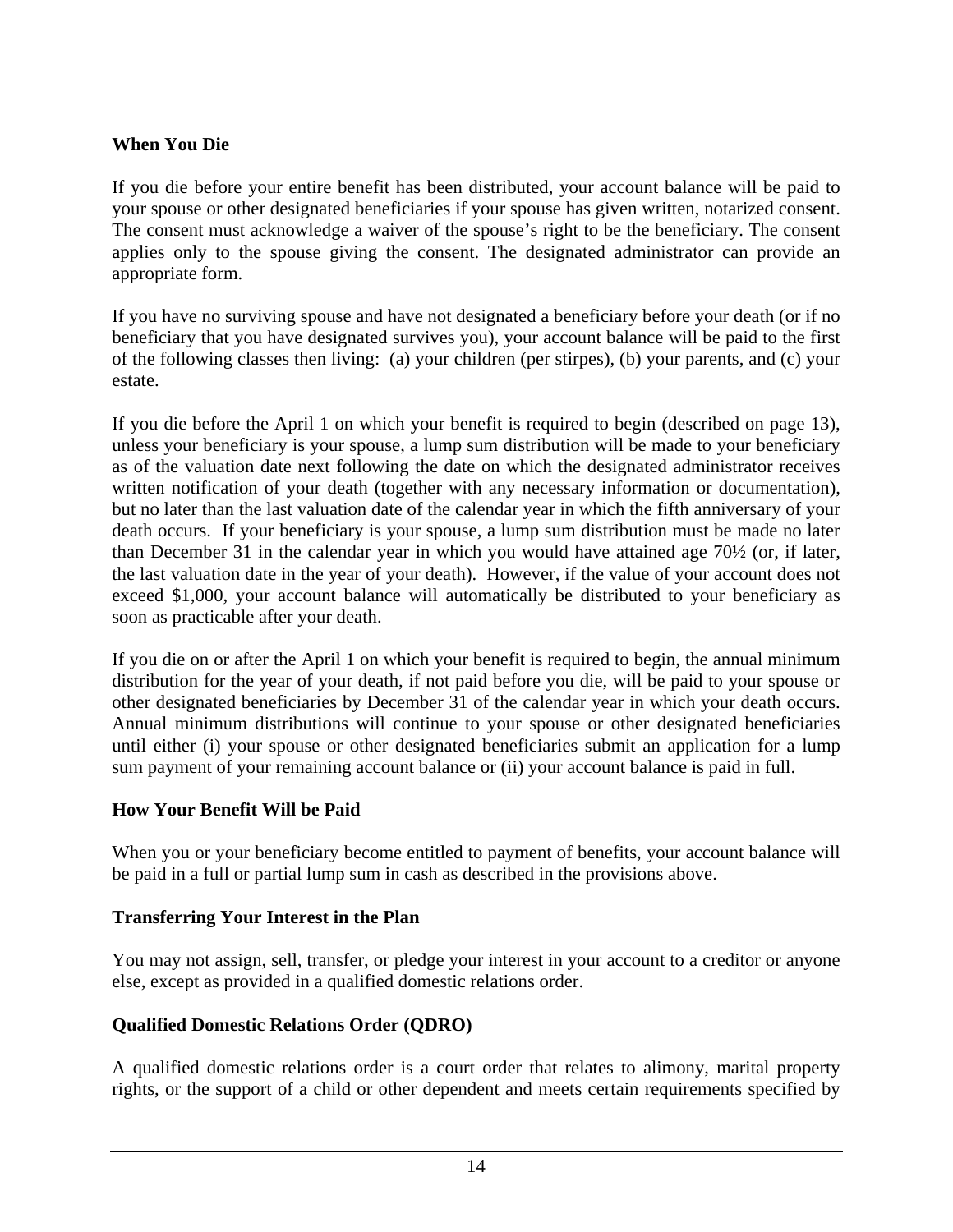federal law. If such an order is provided to the designated administrator and gives a spouse, former spouse, child, or other dependent the right to receive all or part of your account, the order will take priority over the Plan provisions for the withdrawal or distribution of your account balance described in this Summary Plan Description.

The designated administrator can provide you, free of charge, with a copy of the procedures used to determine the qualified status of domestic relations orders and to process requests for payment of Plan benefits pursuant to such orders.

# **Military Service**

If you return to employment following military service and you meet the applicable legal requirements, you will be able to resume your participation in the Plan and special contribution provisions will apply to you. Contact the designated administrator for more information.

In addition, if you are a military reservist ordered or called to active duty, you may take an early distribution of all or part of your salary deferral account, in the form of a lump sum, subject to applicable taxes. You may request this Qualified Reservist Distribution ("QRD") if you are ordered or called to active duty for 180 days or more, or for an indefinite period of time. You may make this election at any time between the date of your order or call and the end of your active duty period. A QRD is not subject to the 10% early distribution tax that might otherwise apply to a withdrawal before age 59-1/2. In addition, you generally will have two years after the end of your active duty period to re-contribute the distribution to an IRA, without regard to the normal limits on IRA contributions.

If you are performing uniformed service while on active duty for a period of more than 30 days and you do not qualify for a QRD, you may withdraw all or part of your salary deferral account, including investment gains or losses, in a lump sum, subject to applicable taxes, at any time during your active duty period. If you take a withdrawal, you may not make salary deferral contributions (including catch-up contributions) to the Plan for six months after taking the withdrawal, unless you qualify for a distribution or withdrawal under another Plan provision that does not require a contribution suspension.

If you are absent from employment with the Club to perform service in the uniformed services while you have an outstanding Plan loan, you may request that your loan payments be suspended during all or part of your period of service. At the end of your military service (or the period of loan payment suspension, if earlier) your obligation to repay the loan will resume. Your loan payments will increase to the extent necessary to amortize the remaining principal balance of your loan plus accrued interest over the period beginning when your payments resume and ending with the length of your original loan term, extended by the length of your period of military service during which loan payments were suspended.

# **FMLA Rights**

If you are eligible for leave under the Family and Medical Leave Act (FMLA), special rules may apply to your benefits. Contact the designated administrator for more information.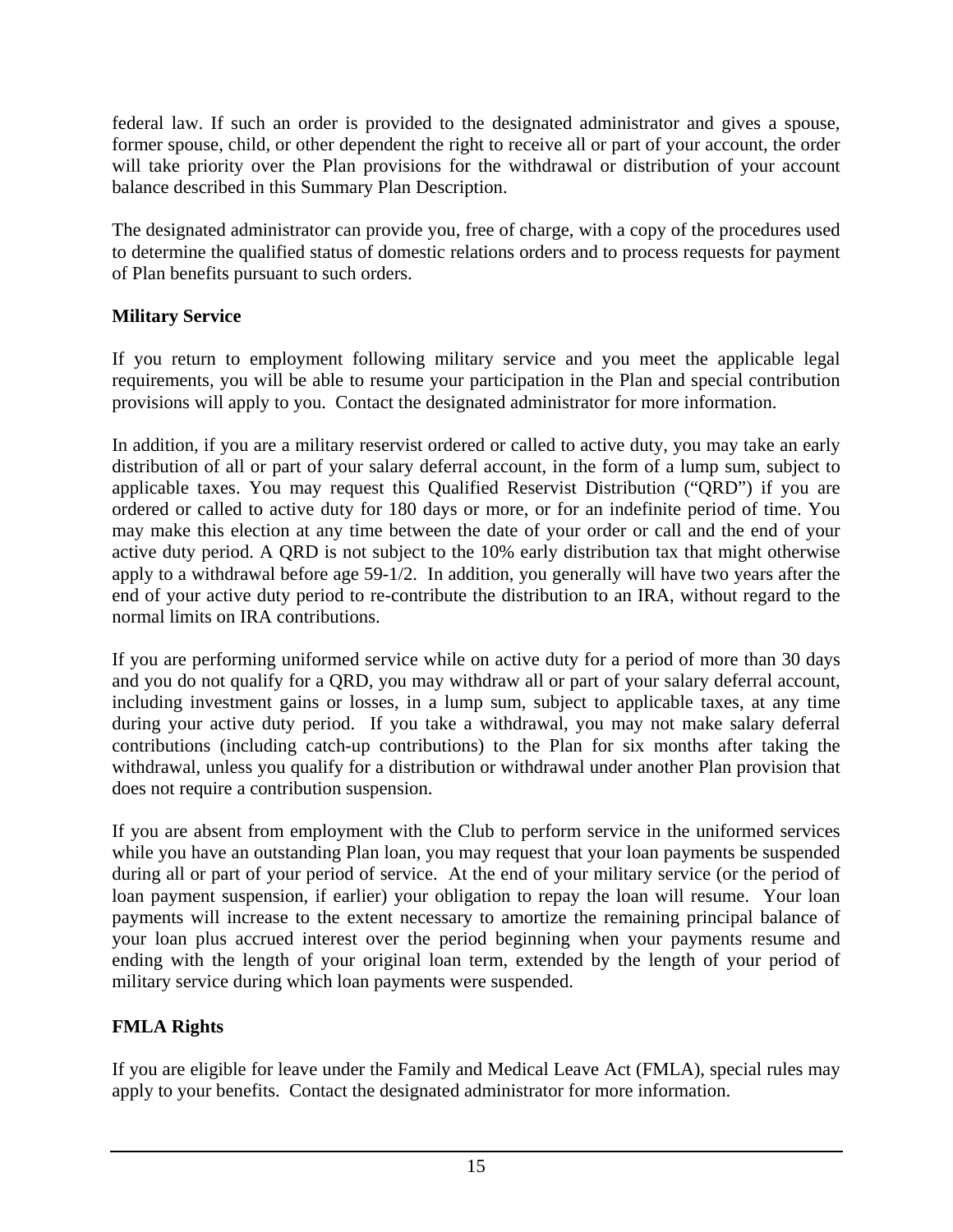#### **How to Apply for Benefits**

Appropriate forms and information regarding distributions and withdrawals are provided by the designated administrator. These forms are also available for you to download and print from the website at www.timeandmoneynow.com/NFL.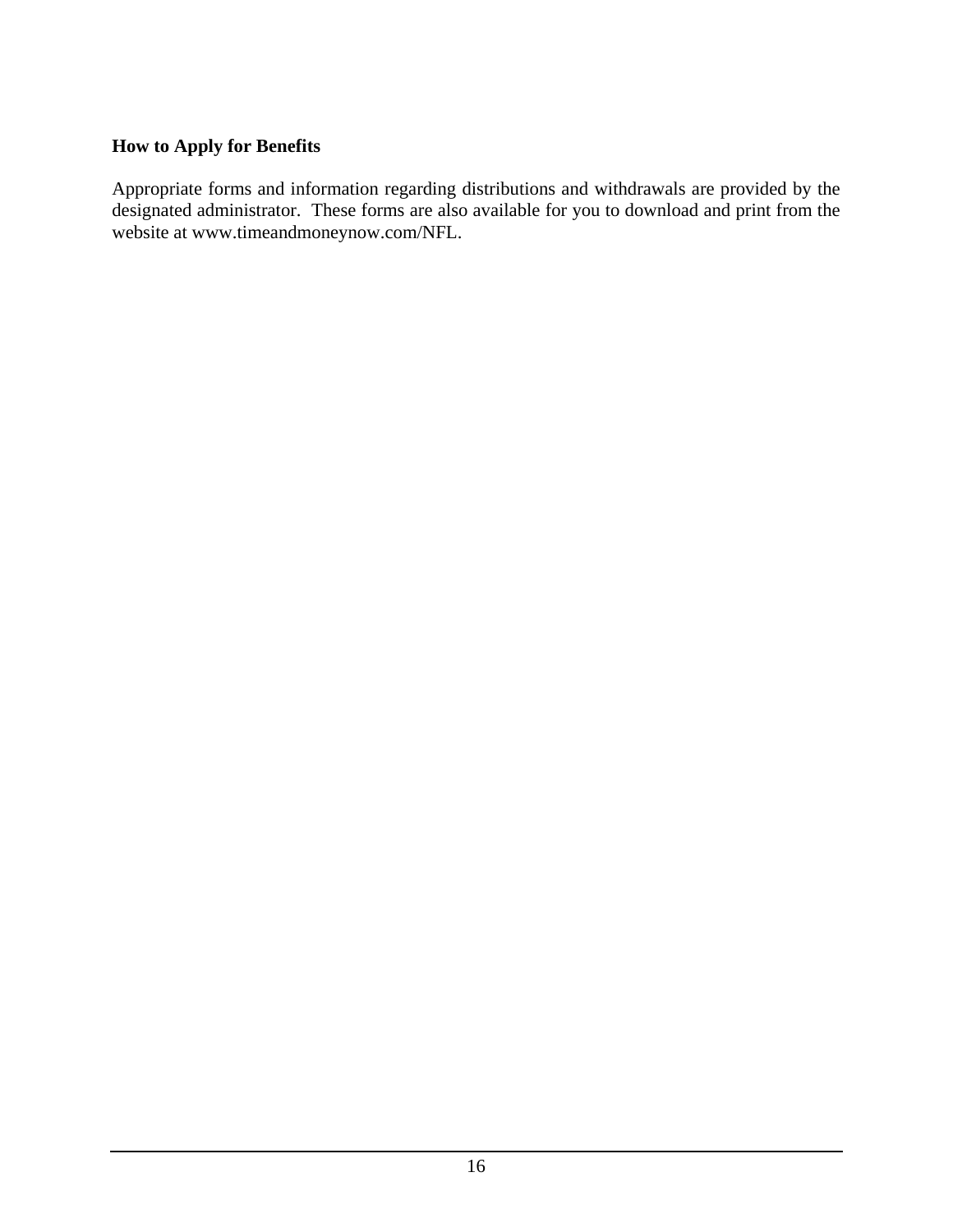The following is a general summary of the Plan's federal income tax consequences. It does not describe all of the Plan's federal tax consequences; it does not describe the Plan's state and local tax consequences; and it does not provide tax advice to you or your beneficiaries. Because the tax consequences to you or your beneficiary depend on your or your beneficiary's specific circumstances, you or your beneficiary should consult a professional tax adviser to obtain individualized advice regarding the Plan's tax consequences.

The Plan is intended to qualify under Sections 401(a) of the Internal Revenue Code. The tax consequences summarized below are based on the assumption that the Plan remains qualified under Code Sections 401(a).

### **Contributions to the Plan**

Salary deferral contributions, catch-up contributions, rollover contributions, and matching contributions are not included in your income for federal income tax purposes when the contributions are made to the Plan. This allows you to invest these contributions on a before-tax basis. By contrast, if the contributions were taxed, and reduced by the taxes on the contributions, you would have less money to invest.

Salary deferral contributions are included in your wages for payroll tax purposes, and as a result, salary deferral contributions are included in the wages to which FICA (Social Security and Medicare) taxes apply.

# **The Trust Fund**

In general, the Plan's trust fund is exempt from federal income tax. The tax exemption allows the investment earnings that are allocated to your account to accumulate free of tax until your account balance is distributed from the Plan. By contrast, if the trust fund's investment earnings were taxable, the earnings would be reduced by taxes on the earnings, and the trust fund would not be able to grow as rapidly as it can on a tax-exempt basis.

### **Distributions From the Plan**

The value of your account balance is not included in your income for federal income tax purposes until the account balance is distributed.

In general, when you receive a distribution from the Plan, the amount of the distribution is included in your income for federal income tax purposes unless the distribution is rolled over as described below.

In addition to being subject to regular income tax, a taxable distribution from the Plan also might be subject to a 10% tax. The additional 10% tax applies to the taxable portion of any distribution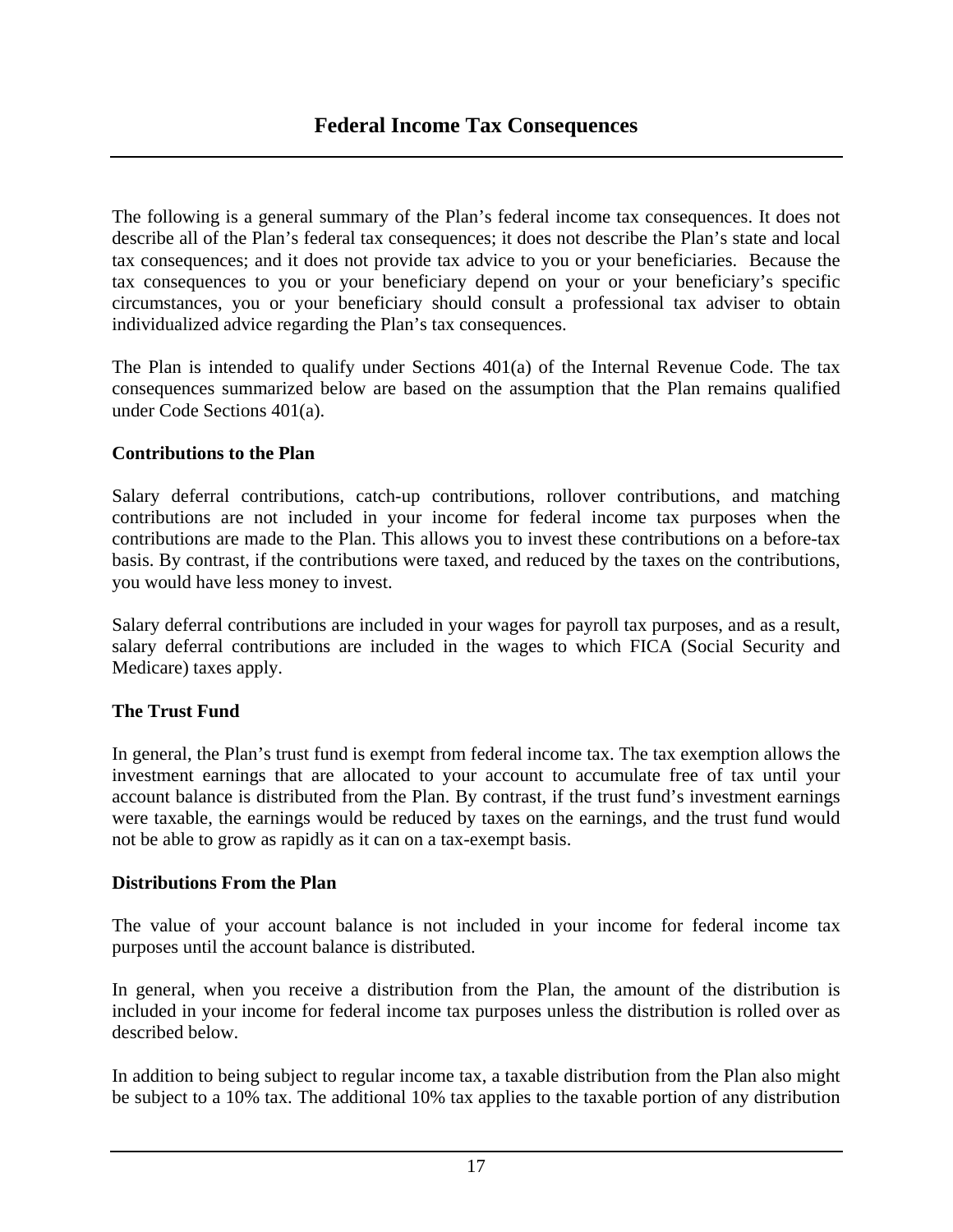from the Plan unless the distribution is covered by an exemption. The following distributions are among those that are exempt from the additional 10% tax:

- A distribution made after you attain age 59½;
- A distribution made to you after separation from service during or after the year of your 55th birthday;
- A distribution after your death; and
- A distribution to an alternate payee in accordance with a qualified domestic relations order.

Certain distributions also may be rolled over by you or your spousal beneficiary, without immediate income tax consequences, to an individual retirement account (an "IRA"), to another qualified employer plan, or, to a Section 403(b) annuity or a Section 457(b) governmental plan. A rollover may be made to another plan only if the plan is willing to accept the rollover and only if certain accounting requirements are satisfied. Hardship distributions may not be rolled over, nor may minimum distributions required by the Internal Revenue Code after you attain age 70½. Non-spouse beneficiaries may roll over certain distributions to an IRA and the IRA will be treated as an inherited IRA for federal income tax purposes.

In addition, you or your beneficiary may roll over a lump-sum distribution from the Plan to a Roth IRA. The amount of the payment rolled over (reduced by any after-tax amounts) will be taxed. However, the 10% additional income tax on early distributions will not apply (unless the amount rolled over is withdrawn from the Roth IRA within five years, counting from January 1 of the year of the rollover).

Rollovers can be made in either of two ways. A *direct rollover* is a direct transfer from the Plan to an IRA or another eligible plan. An *indirect rollover* is a distribution from the Plan to you or your beneficiary where you or your beneficiary transfers the amount distributed, within 60 days, to an IRA or another eligible plan.

The tax and other rules governing distributions from an IRA or other plan to which you or your beneficiary makes a rollover might differ from the tax and other rules governing distributions from this Plan. Accordingly, you should consider those rules carefully before you make a rollover.

If you were born before January 1, 1936 and if you receive your entire account balance from the Plan (and any other similar plans of the Club) in a lump sum after attaining age 59½ or because you have separated from service, and you participated in the Plan for at least five years before the year in which you received the distribution, you might be eligible to have your distribution taxed under a special ten-year averaging rule. Under ten-year averaging, the distribution is taxed in the year received, but the tax is calculated as though the distribution had been received over ten years, based on the tax rates in effect in 1986.

Before electing to take a distribution from the Plan, you should carefully consider the tax consequences of the distribution. A more detailed description of the tax consequences will be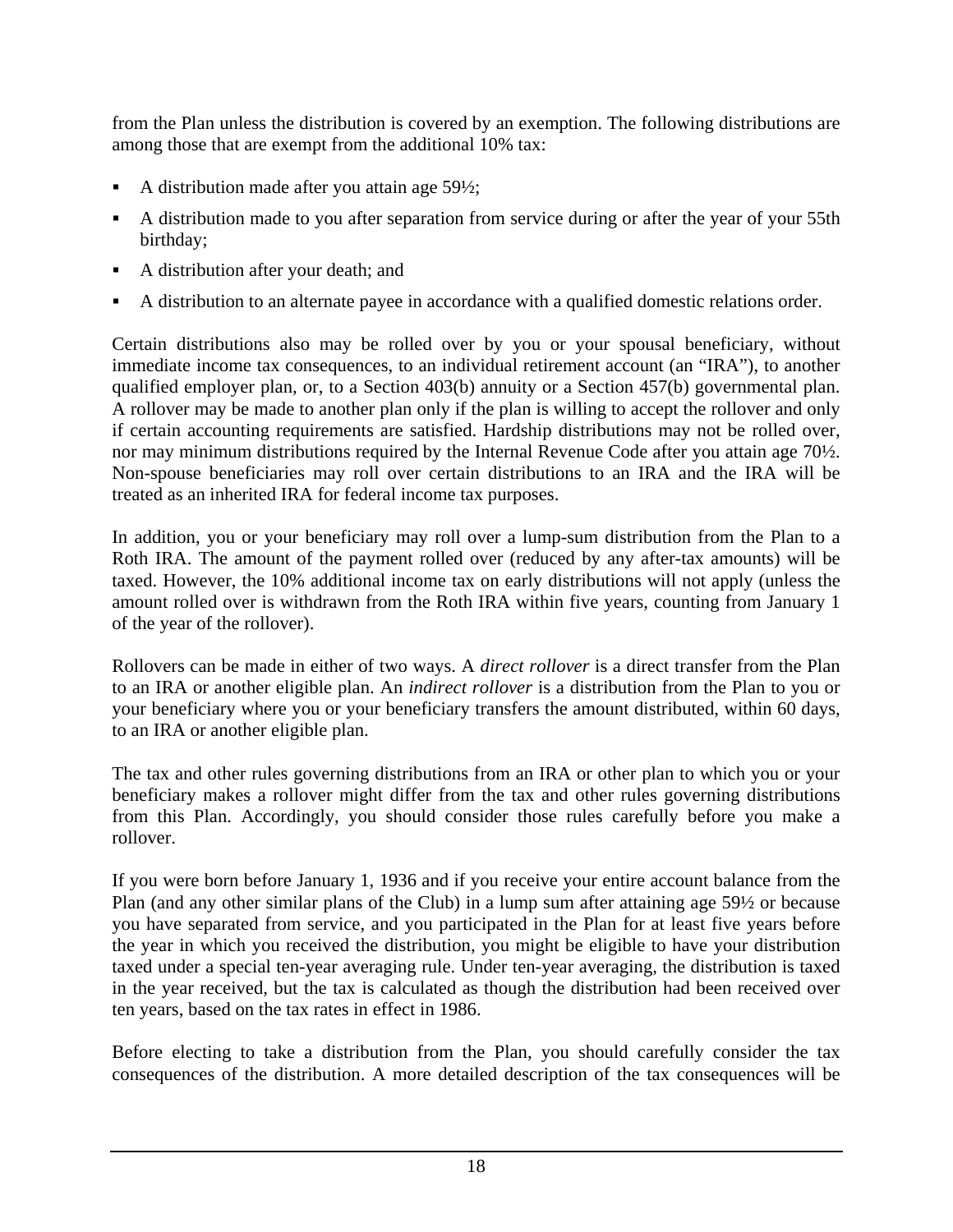sent to you before you elect to receive a distribution from the Plan. In any event, you should consult a professional tax adviser before deciding to take a distribution from the Plan.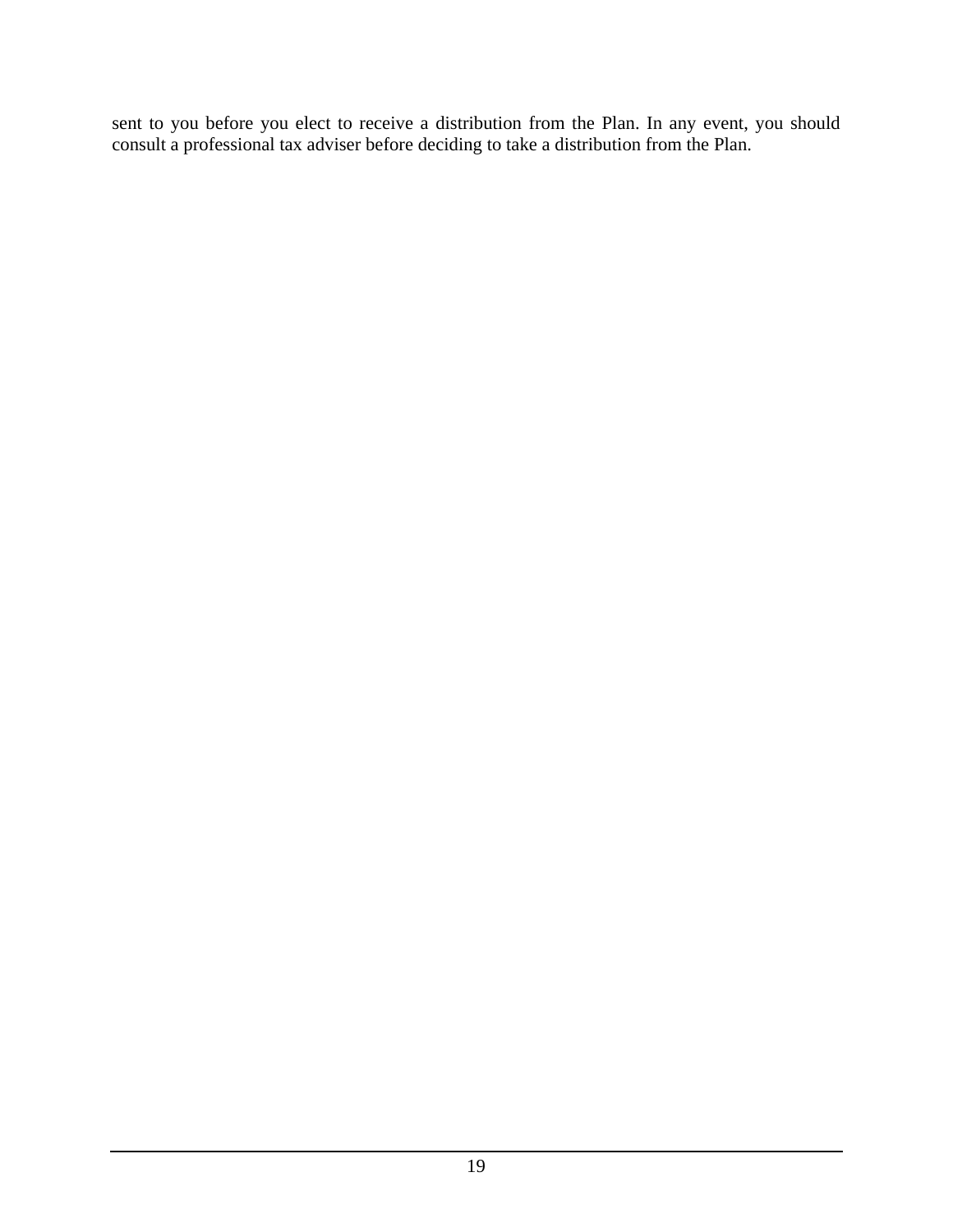#### **Plan Administration**

The Plan is maintained by your Club for the benefit of its employees. The Plan is administered by the NFL Employee Benefit Committee (the "Committee"). The Committee has established a trust fund to hold and invest the assets (i.e*.*, contributions and earnings) for various plans sponsored by NFL entities. Assets in the trust fund attributable to each participating employer plan may be used only for the purpose of providing benefits for the Plan and paying certain expenses.

The Committee is also responsible for amending and interpreting the Plan and selecting the trustee. The Committee has complete discretionary authority to determine all questions (both factual and interpretive) relating to the application and interpretation of the Plan.

The NFL Investment Committee is responsible for establishing investment policies for the trust fund and retaining investment advisors and other consultants to help manage the Plan assets.

For each participating employer, the NFL Employee Benefit Committee delegates responsibilities for day-to-day Plan administration to a designated administrator. The designated administrator is authorized to determine the eligibility of any person for any benefits under the Plan and the amount of such benefits, and to supervise the payment of benefits to participants and beneficiaries.

If you terminate employment and transfer to another Club or other NFL organization, you generally will not be able to continue to contribute to this Plan as sponsored by this Club even if you are receiving deferred compensation from the Club. If the new Club or NFL organization has adopted the NFL Capital Accumulation Plan, you may transfer your account balance to the plan of your new employer. Please contact the designated administrator for the necessary forms.

### **Loss of Plan Benefits**

The Plan's assets can be used only to provide benefits and to pay Plan expenses, except that in certain circumstances the Club can recover contributions made to the Plan by mistake. You should know, however, that there are ways in which you can lose part of your Plan account:

- You bear the risk that the balance in your account may decline as a result of investment losses.
- The balance in your account may also decline due to Plan administration expenses.
- **Payment of your account may be delayed or denied if you do not apply for benefits or** provide the required claim information.
- You can lose part or all of your account if the designated administrator is unable to locate you (or your beneficiary) when it is time to make payment.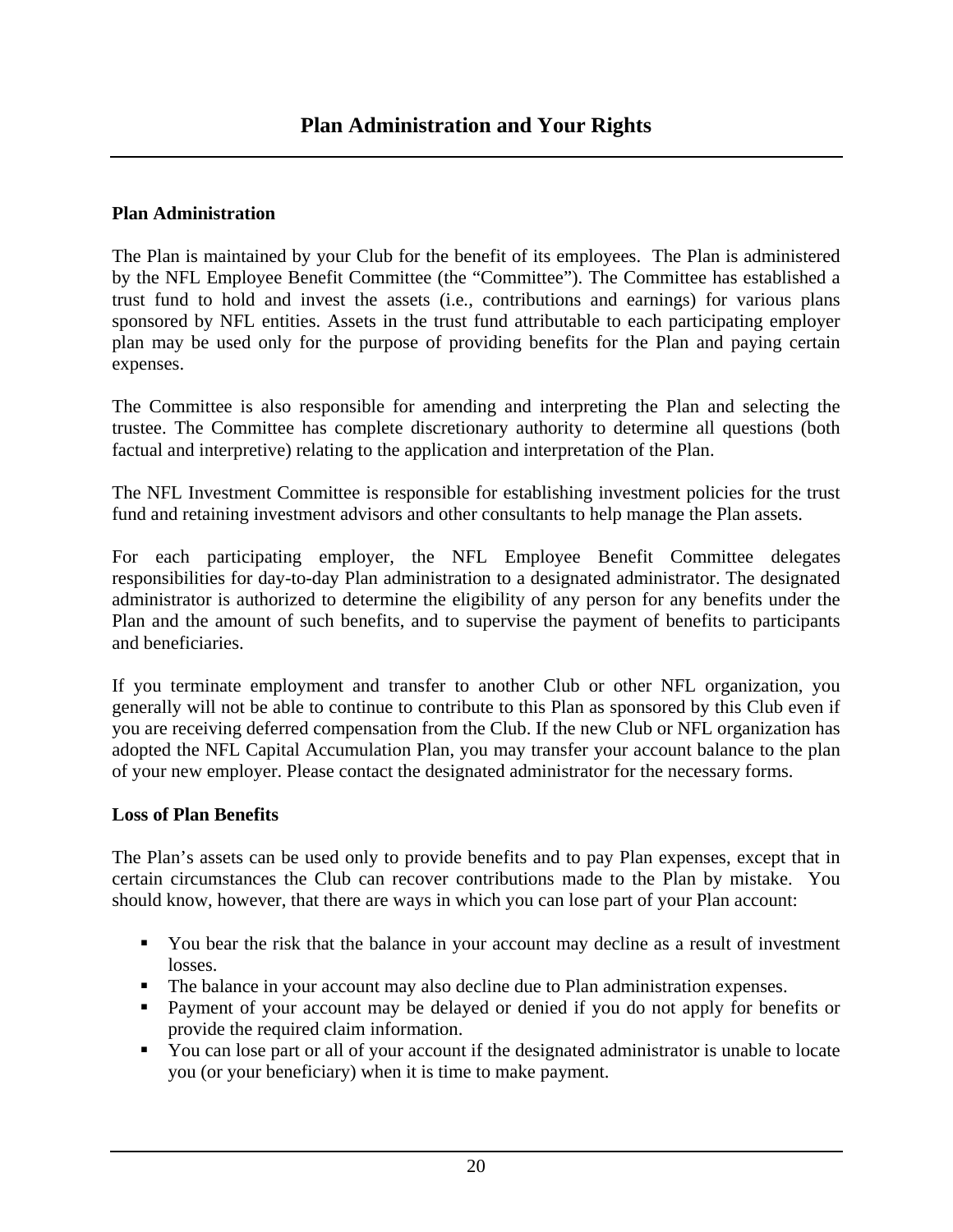- Your account may become subject to a qualified domestic relations order or a federal tax levy.
- Your account may be reduced as necessary to correct any overpayment or erroneous allocation to your account.
- Your account may be offset for any restitution or fines you are required to pay in connection with conviction for a federal crime.
- Your account may be offset for an amount you are required to pay because of a judgment or settlement agreement resulting from a conviction for a crime involving the Plan or for your breach of fiduciary responsibility with respect to the Plan.

If you have any questions concerning possible loss of your benefits under the Plan, please write to the designated administrator.

### **Plan Benefits Are Not Insured**

Because this Plan is a *defined contribution plan*, as opposed to a defined benefit plan, the benefits under the Plan are not insured by the Pension Benefit Guaranty Corporation ("PBGC"). The PBGC is authorized by the federal government to insure only defined benefit plans.

### **Filing Claims**

You or your beneficiary must submit all requests for benefits in writing to the designated administrator. You or your beneficiary may authorize a representative to pursue any claim or appeal on your or your beneficiary's behalf. The designated administrator may establish reasonable procedures for verifying that a representative has in fact been authorized to act on your or your beneficiary's behalf. The designated administrator will determine whether a request is valid and if so, the amount which you or your beneficiary is entitled to receive.

The designated administrator will respond to a claim within 90 days, unless the designated administrator notifies the claimant in writing before the end of the initial review period that special circumstances require an additional review period of up to 90 days. If an additional review period is required, the notice will inform the claimant of the special circumstances requiring the extension and the date by which the designated administrator expects to render a decision.

If a claim is denied in whole or part, written notice will be provided to the claimant by the designated administrator stating:

- The specific reason or reasons why the claim was denied;
- Specific reference to pertinent Plan provisions on which the denial was based;
- A description of any additional material or information necessary for the claimant to perfect the claim, if possible;
- An explanation of why such material or information is needed;
- An explanation of the Plan's claim review procedure; and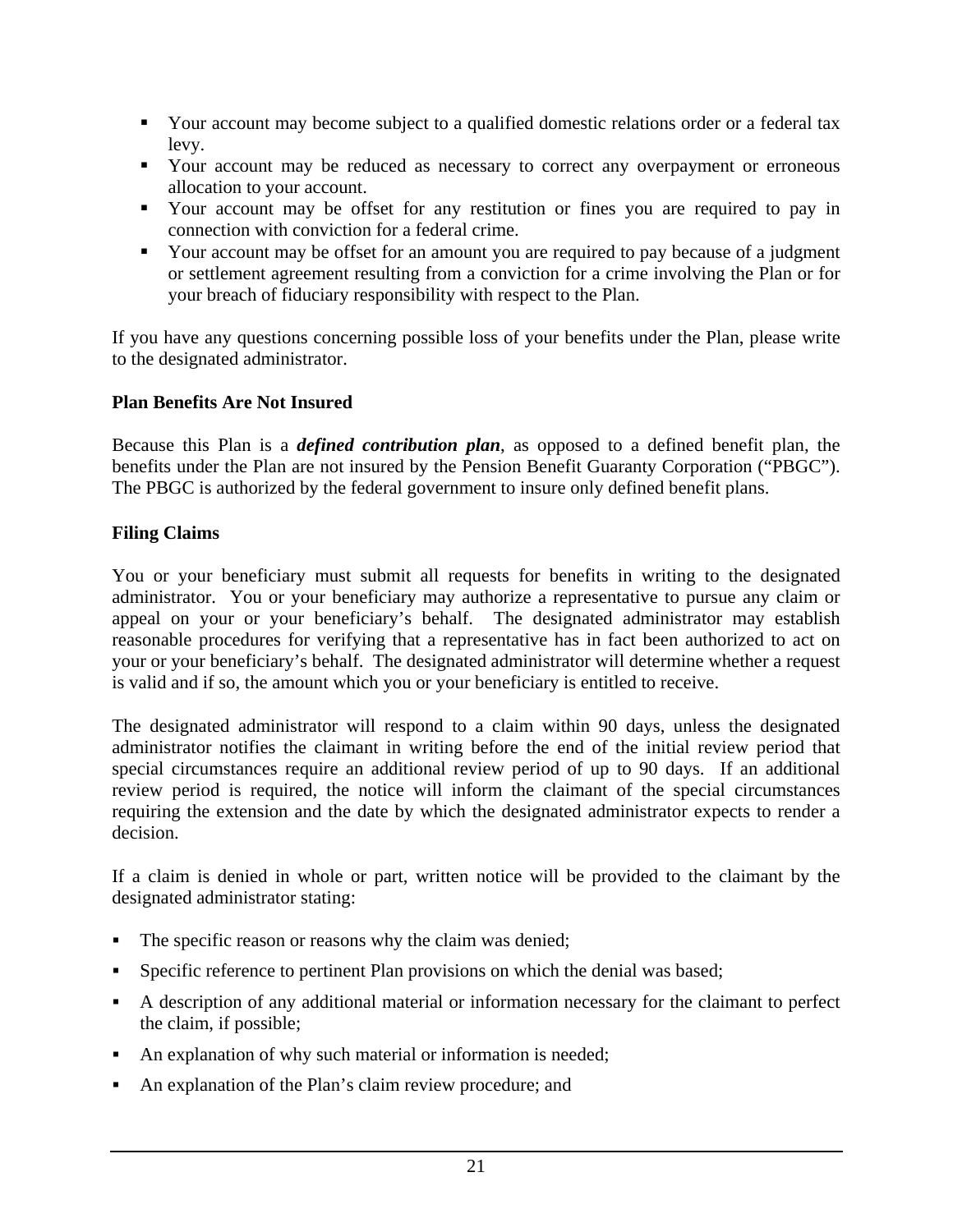A statement of the right to bring a civil action under section  $502(a)$  of ERISA.

## **Appealing a Denied Claim**

Within 60 days after receiving written notice that the claim is denied, the claimant (or a duly authorized representative) must file written notice of a request for a review by the NFL Employee Benefit Committee, if the claimant desires a review. The claimant and/or representative will be given an opportunity to inspect all documents relating to the claim and may submit written comments and issues in support of the claim.

The review will take into account all comments, documents, records, and other information the claimant submits relating to the claim, without regard to whether the information was submitted or considered in the initial benefit determination. Generally, the NFL Employee Benefit Committee will provide to the claimant a written decision with supporting reasons, including references to the specific Plan provisions relied upon, within 60 days after receiving the request for review. However, the NFL Employee Benefit Committee may extend the time for deciding an appeal by up to 60 additional days if necessary; if so, the NFL Employee Benefit Committee will inform the claimant in writing within the initial 60-day period of the special circumstances requiring the extension and the date by which a decision is expected to be rendered.

If the review period is extended because additional information is needed, the review of the claim will be on hold from the date any requested additional information is sent until the date the claimant responds. If the claimant does not submit the required information within the 60-day extension period, however, the claim will be determined without the information.

If the claim is wholly or partially denied on appeal, written notice will be provided to the claimant by the designated administrator stating:

- The specific reason or reasons for the decision;
- Specific reference to pertinent Plan provisions on which the decision was based;
- An explanation of the claimant's right to receive, upon request and free of charge, reasonable access to, and copies of, all documents, records, and other information relevant to the claim for benefits, as determined by the designated administrator, in its sole discretion, in accordance with Department of Labor Regulations; and
- A statement of the claimant's right to bring a civil action under section 502(a) of ERISA.

# **Your Rights Under ERISA**

As a participant in The National Football League Capital Accumulation Plan, you are entitled to certain rights and protections under the Employee Retirement Income Security Act of 1974 ("ERISA"). ERISA provides that all participants are entitled to receive information about the Plan and its benefits, and to enforce their rights.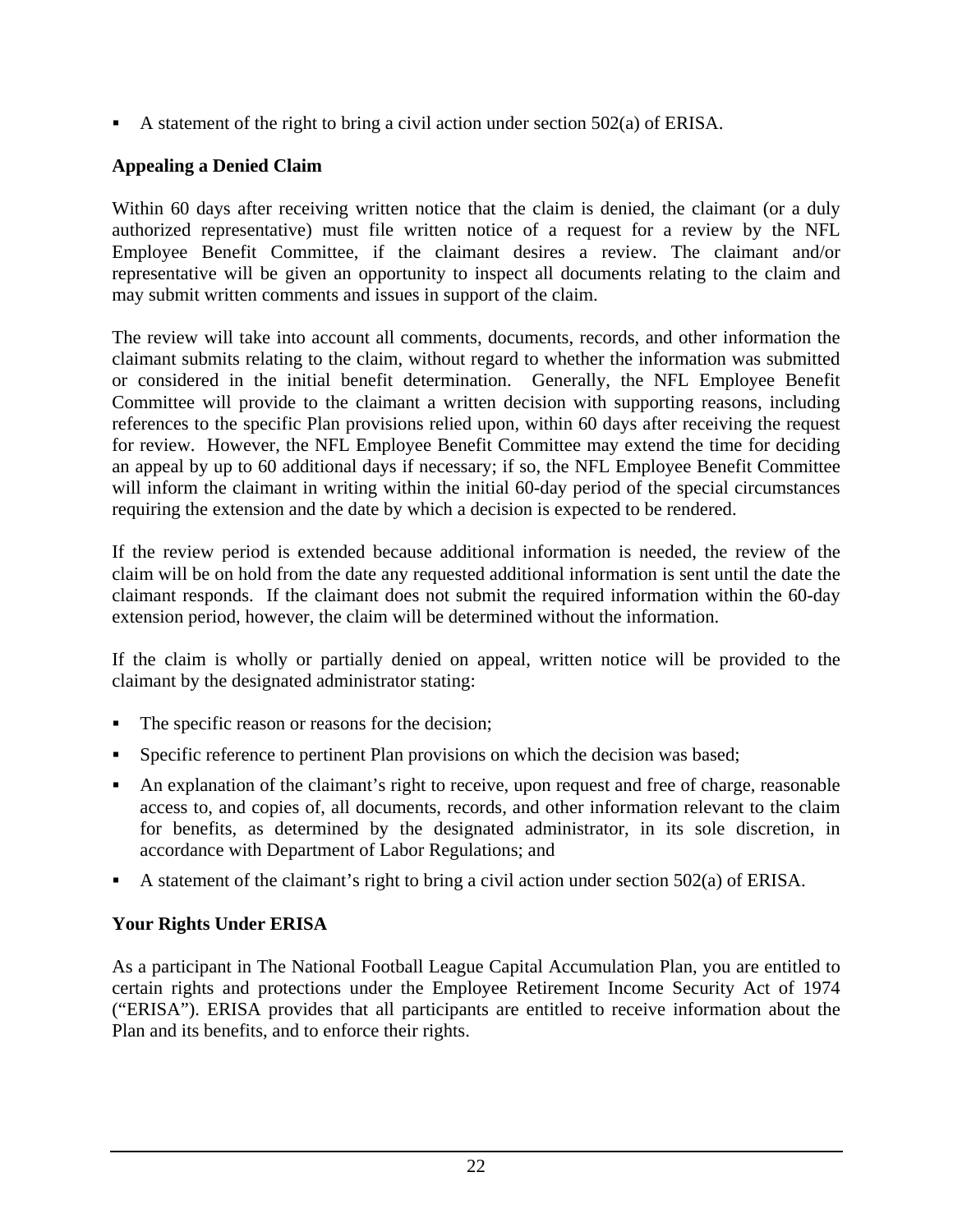### *Receive Information About Your Plan And Benefits*

You are entitled to:

- Examine, without charge, all documents governing the Plan. These include insurance contracts, collective bargaining agreements, and a copy of the latest annual report (Form 5500 Series) filed by the Plan with the U.S. Department of Labor, which is available at the Public Disclosure Room of the Employee Benefits Security Administration. You are entitled to examine these documents at the Plan administrator's office and at other specified locations, such as worksites.
- Obtain, upon written request to the Plan administrator, copies of documents governing the operation of the Plan. These include insurance contracts, collective bargaining agreements, copies of the latest annual report (Form 5500 Series), and updated Summary Plan Descriptions. The Plan administrator may make a reasonable charge for the copies.
- Receive a summary of the Plan's annual financial report. The Plan administrator is required by law to furnish each participant with a copy of this summary annual report.
- Obtain a statement telling you when you have the right to receive a benefit. This statement must be requested in writing and is not required to be given more than once every 12 months. The Plan must provide the statement free of charge.

### *Prudent Actions by Plan Fiduciaries*

In addition to creating rights for plan participants, ERISA imposes duties upon the people who are responsible for the operation of the Plan. The people who operate your plan are called "fiduciaries" and they have a duty to do so prudently and in the interest of you and other plan participants and beneficiaries.

No one, including your employer, or any other person, may fire you or otherwise discriminate against you in any way to prevent you from obtaining a benefit or exercising your rights under ERISA.

# *Enforce Your Rights*

You are entitled to:

- Enforce your rights if your claim for a benefit is denied or ignored either in whole or in part;
- Know why this was done; and
- Obtain copies of documents relating to the decision without charge and to appeal any denial within certain time schedules.

Under ERISA, there are steps that you can take to enforce the above rights. For example, you may file suit in federal court if: